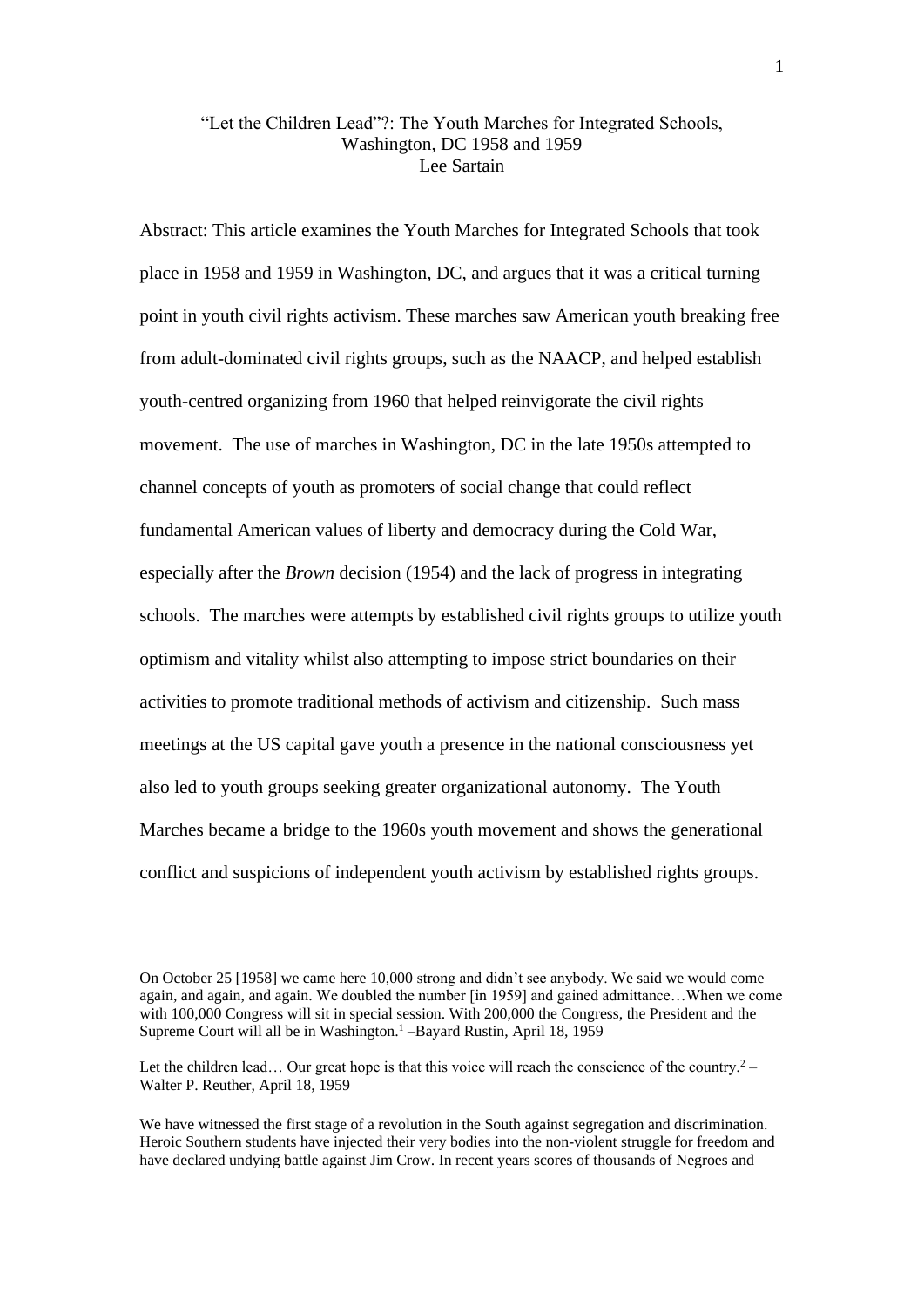their white allies have converged on the nation's capital to demand an end to gradualism in all of its forms.<sup>3</sup> –A. Philip Randolph and Martin Luther King, 1960

…the time will come when we will not confine our marching to Washington. We will march through the South; through the streets of Jackson, through the streets of Danville, through the streets of Cambridge, through the streets of Birmingham…We must say: "Wake up America! Wake up!" For we cannot stop, and we will not and cannot be patient.<sup>4</sup>—John Lewis, August 28, 1963

This article argues that the two Youth Marches for Integrated Schools, both of which took place in Washington, DC, on October 25, 1958 and on April 18, 1959, served as critical bridges between the NAACP-led (National Association for the Advancement of Colored People), adult-dominated, African American civil rights struggle of the 1950s, and the origins of Black youth as the movement's moral guidelight and driving force beginning in 1960 with the sit-in movement and then the founding of the Student Nonviolent Coordinating Committee (SNCC). The first march drew about 10,000 people and the second one brought 26,000 people to the nation's capital. Although the two Youth Marches originally sought to focus national attention on the failed implementation of the Supreme Court's 1954 *Brown v. Board of Education* ruling, from them emerged key ideas about youth activism that would have lasting effect on the Black freedom struggle's direction. The undeniable potential of youth as both troops in civil rights activism and a symbolic force garnering empathy would coalesce in these two marches to the capital, which deserve credit as a demarcation point from which the movement would go in their aftermath.

The Youth Marches of 1958 and 1959 signaled a significant change of direction for contemporary civil rights activism that directly challenged the accepted wisdom that youth were useful and enthusiastic but also could be explosive and unruly, and thus had to be linked with established rights groups in order to become a force whose demands would be taken seriously. The Youth Marches straddled a unique middle ground; its organizers felt that they had built an exciting plan featuring intergenerational strands of activism, marches in the republic's capital, and a model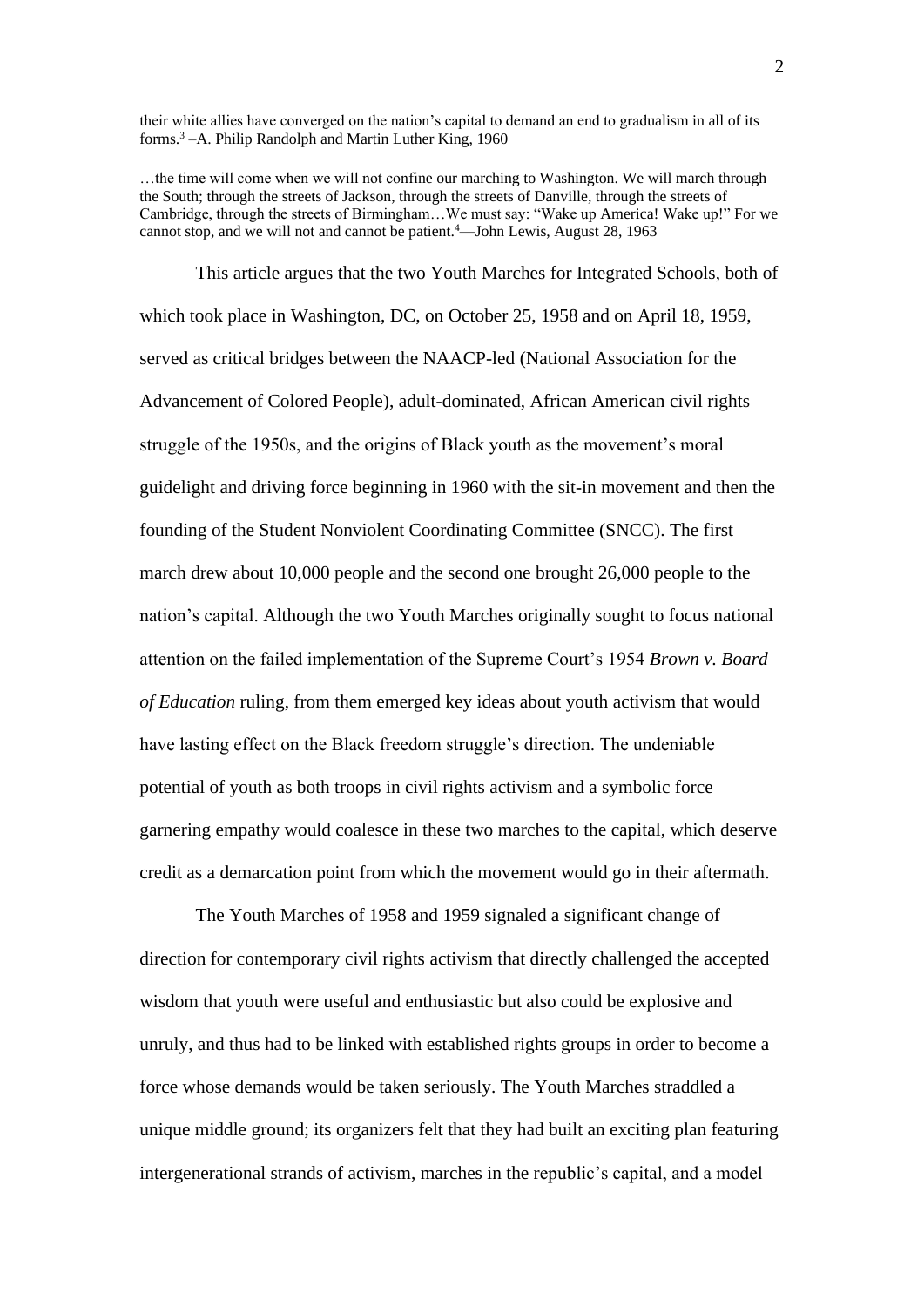student ideal that would help the movement be heard and its demands eventually met through what is now known as the politics of respectability.

But the Youth Marches also bolstered the growing youth consciousness in the rights movement that sought to move away from adult control toward becoming agents of their own destiny, foreseeing the move to youth-centered civil rights groups such as SNCC. By 1960, some pioneers in the sit-in movement were actively resisting the intention by established organizations to join forces, realizing that such linkages would constrain them within moderate cultural and political limitations. As the 1960s proceeded, though, debates about whether youth should take leadership roles in the movement were replaced by new critiques that made it vital to differentiate between acceptable, middle-class youth activism and undesirable, urban youth activism.

The Youth Marches also brought to the forefront critical debates, especially within establishment civil rights organizations such as the NAACP, about the role of gender in contemporary activism. Black youth became ever more central to the national conversation by 1960 due to increased media attention and because they sought greater autonomy from the civil rights establishment in that decade. The marches of 1958 and 1959 were a bridge to this growing independence and developing youth consciousness.<sup>5</sup> Many whites, of course, saw African American male activists as a threatening group from whom they would need protection. African American women were singled out as a potential moral problem in relation to rearing the next generation, as they were "spreading their interests between the home, the community and their jobs."<sup>6</sup> The NAACP eventually came to believe that marches like this, and the media coverage they would generate, could shift these perceptions and pave the way for a robust contribution to the civil rights movement by model youth. The two Youth Marches for Integrated Schools at the turn of the 1960s, then,

3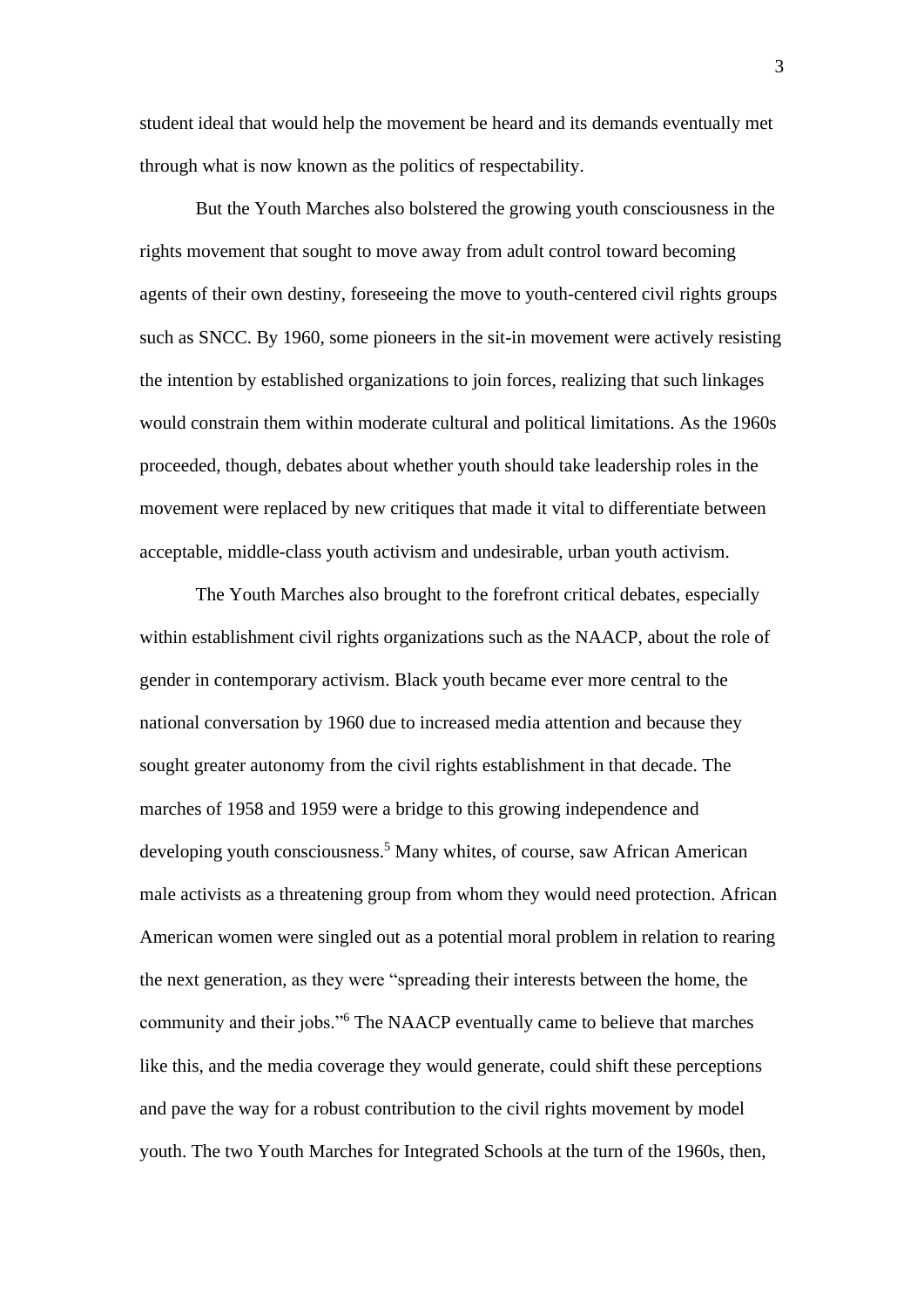were a part of the process by which the NAACP consciously allowed youth a central role, hoping not only to affect the national consciousness and achieve the movement's aims, but also to keep any such changes within the scope of its control. The NAACP certainly did not underestimate the "obstacles facing Negro youth" that made it feel that the guiding hand of adults was vital in youth supervision.<sup>7</sup>

The Youth Marches of 1958 and 1959 also portended a proprietary conflict over civil rights activism, especially over the use of the *Brown* decision, between the NAACP and other rights organizations, as the popularity of direct action surpassed legal attacks on Jim Crow. The marches also became a turf battle over youth leadership between the NAACP's national officers and longtime activist A. Philip Randolph, who had founded a March on Washington campaign during the 1940s to challenge anti-Black discrimination in wartime industries. The NAACP, with its legal expertise and financial reach, saw itself as large enough to be a scaffold for any activism, while newly emerging groups, such as the Southern Christian Leadership Conference (SCLC) and SNCC, tried whenever "possible to take advantage of the NAACP branch apparatus," in the words of the organization. Black youth activism, in Randolph's narrative, gave a "sharp picturization" of America's sin while at the same time offering the solution through educational integration.<sup>8</sup> The breach with the adult movement that had been brewing during the 1950s became unmistakable with the formation of SNCC.

Finally, the Youth Marches, especially the initial one in October 1958, injected key new perspectives into the movement that came from young people themselves who recognized their own potency as activists. They registered their antagonism toward established organizations like the NAACP and older leaders like A. Philip Randolph and U.S. President Dwight D. Eisenhower. Recognizing their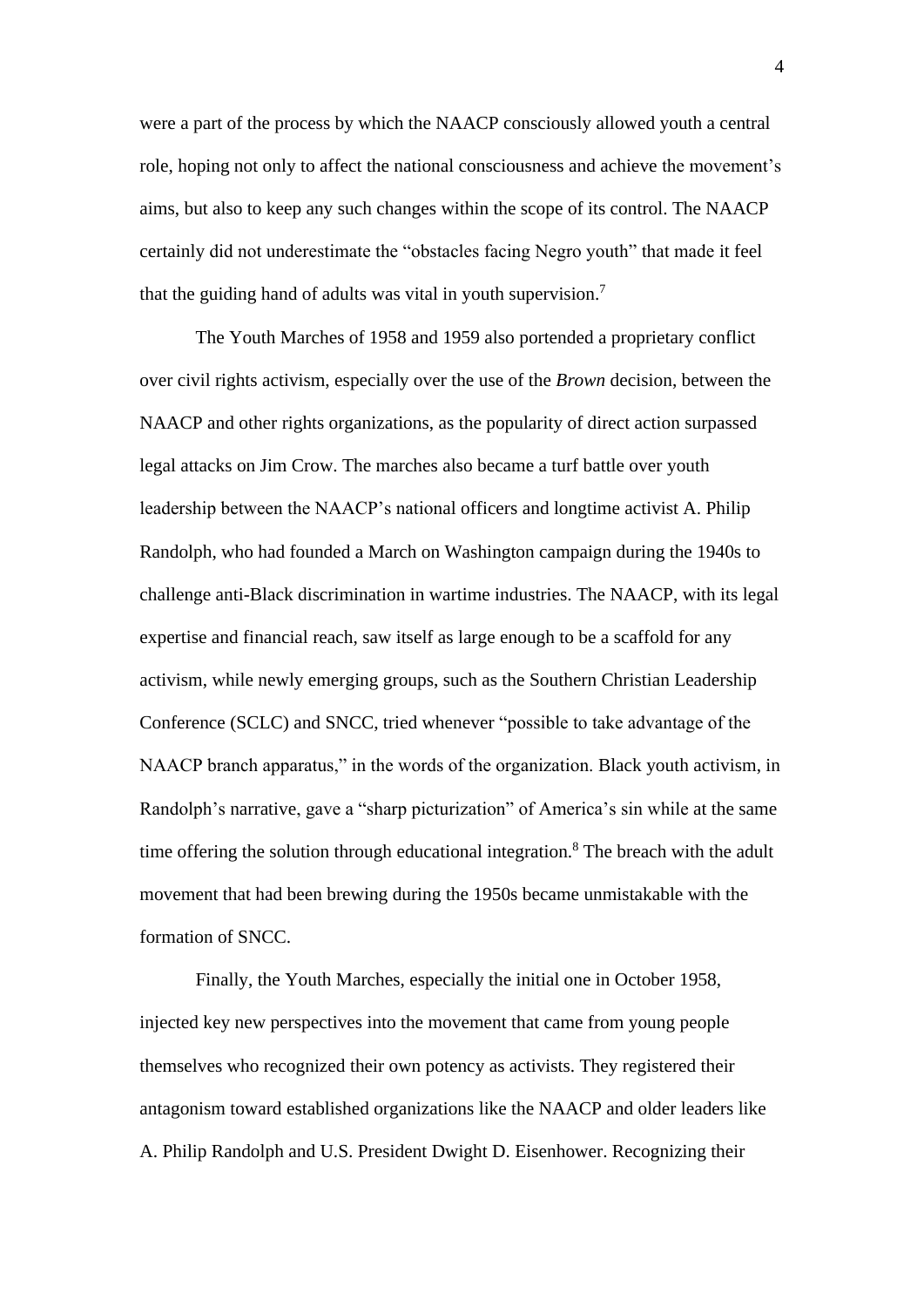growing importance in both civil rights propaganda and contemporary religious allegory, Black youth asserted themselves during the planning of these events in new and forceful ways. The significant numbers attached to the marches, ten thousand in 1958 and twenty-six thousand in 1959, evidenced that these demonstrations tapped into an important wellspring of activism that would go on to characterize the movement in the next decade. Direct action campaigns in Washington, DC had gained in prominence since the Marion Anderson integrated concert at the Lincoln Memorial in 1939, and gained traction again in World War II and into the 1950s, but this was the first time youth had threatened to become the central actors of such an event.<sup>9</sup>

\*\*\*

Scholars of the civil rights movement have evolved their views on African American youth as a separate group worthy of study. Howard Zinn, in one of the early books on youth groups in the civil rights movement focusing on SNCC, sought to challenge the widespread concept of an 'uncommitted generation' born during the 1940s and coming of age in the 1950s and 1960s. Zinn saw the emergence of SNCC in 1960 as propelled by the young who were "radical, but not dogmatic; thoughtful, but not ideological." Indeed, youth tended to be "reluctant to rely completely on the niceties of negotiation and conciliation, distrust those who hold political and economic power…They are fed up with what has been; they are open to anything new and are willing to start from scratch."<sup>10</sup> In many ways, such attitudes were a reaction to the influence of older civil rights leaders who had tried to direct them within adultcentered groups, such as Roy Wilkins of the NAACP. Youth movements wanted autonomy, not containment. Such a philosophy was espoused by civil rights organizer Ella Baker, who had worked for the NAACP and SCLC, and advised student activists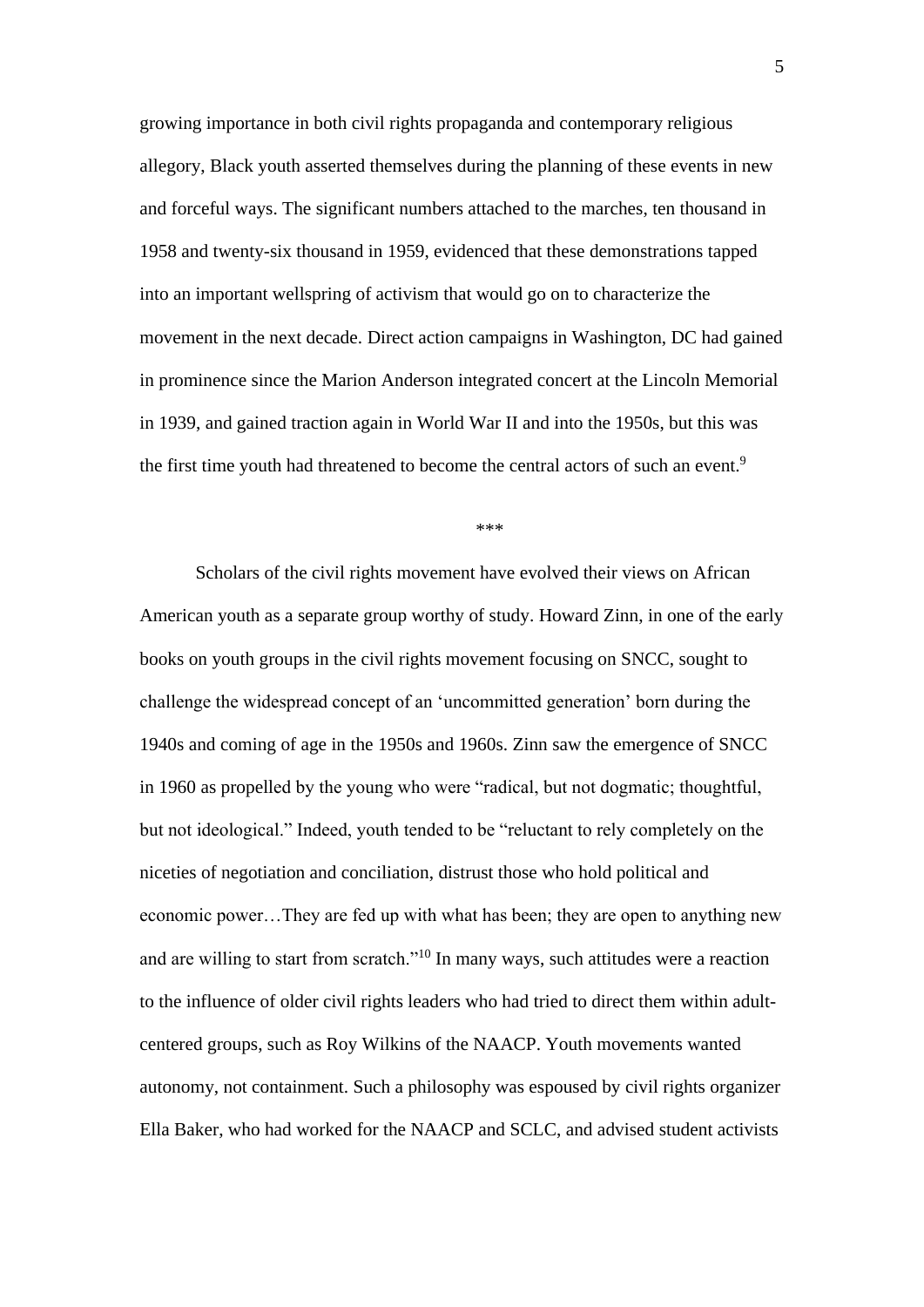in 1960 to maintain their independence from both groups, rather than be controlled and absorbed by them. $^{11}$ 

Zinn's observations notwithstanding, African American youth as a separate activist group worthy of study was mostly absent from the early civil rights texts; the historical literature instead focused on specific legal campaigns by adults on behalf of youth, such as the Little Rock Nine. But since then scholars have uncovered a longterm pattern of youth activism going back to the National Negro Congress of the 1930s and 1940s and forward to the Southern Student Organizing Committee of the 1960s. *If We Could Change the World* by Rebecca de Schweinitz gives one of the best approaches to the Black youth movement by placing it within the developing ideas of human rights and changing perceptions of young people through the twentieth century. Thomas Bynum, meanwhile, has given a detailed account of young people's activism in *NAACP Youth and the Fight for Black Freedom*. Similarly, Prudence Cumberbatch has looked at the 1930s development of NAACP Youth Councils through their chief architect Juanita Jackson, who as youth director organized the Youth and College Division to oversee Youth Councils.<sup>12</sup>

Scholars had once viewed the NAACP Youth Councils from the mid-1930s to the 1950s as conservative but now these same organizations are described in the literature as birthplaces of militant youth activism for the civil rights movement. Generational conflict within the NAACP saw new youth groups emerge to gain independence and pursue more militant strategies. Educational historian Jon Hale has framed youth activism in the 1950s as developing out of the "dynamic interplay between adolescents, high schools, and the NAACP." Adults saw youth groups as part of a broader and long-term enterprise to gain rights in which younger activists were guided but not full participants. This was partially in order to protect younger activists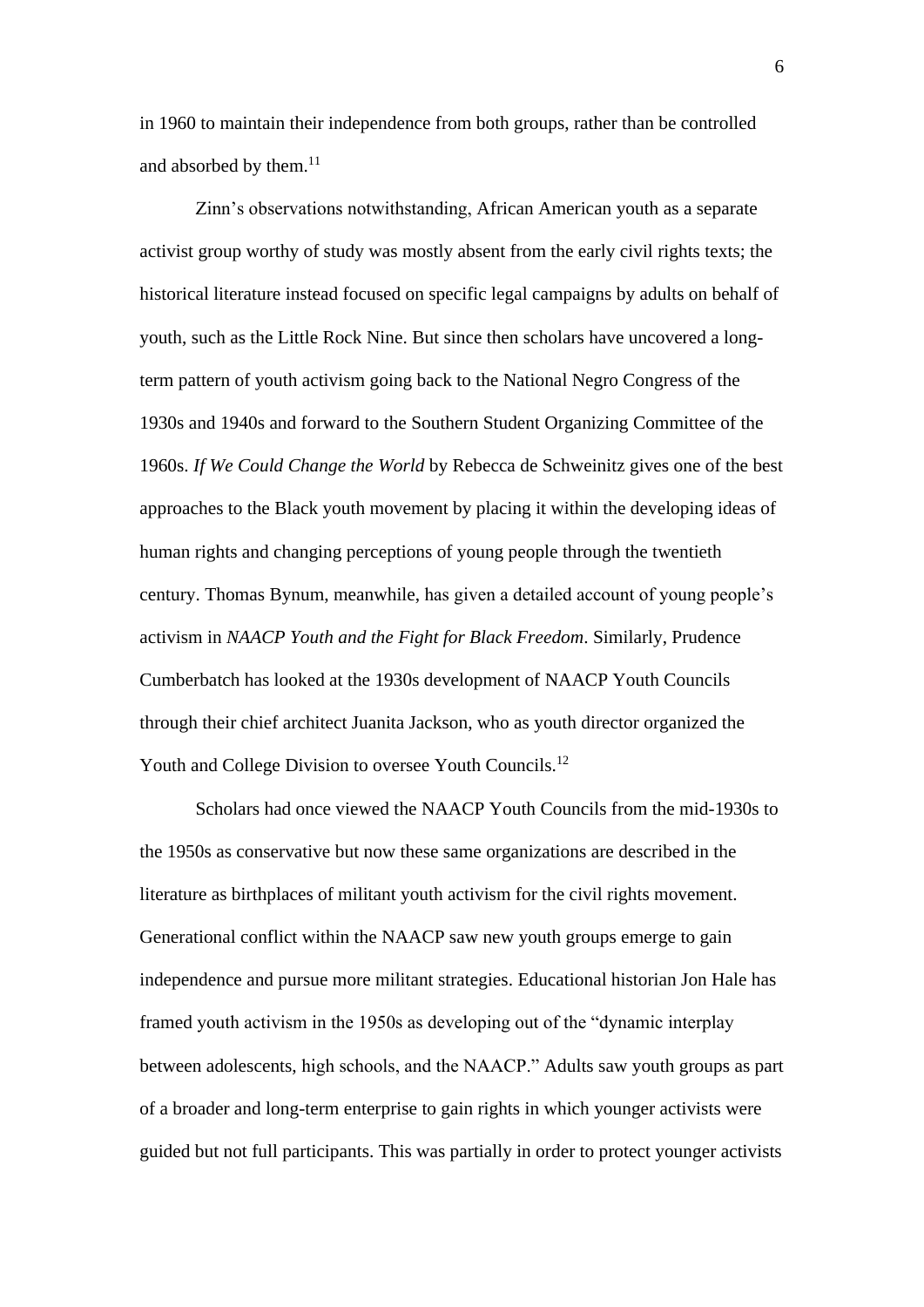from violent racism but also to sustain a permanent movement. The NAACP had a "passive vision of youth," whom it saw as being guided by the adults of the local branches. From the Second World War, according to Hale, the NAACP sought increased control over youth groups, which ultimately increased their opposing desire for autonomy.<sup>13</sup> By February 1960, the student-led sit-ins at Greensboro, North Carolina had reinvigorated civil rights activism. The two Youth Marches in the late 1950s, however, constitute a partition between adult-directed youth activism and the emergence of a full-fledged youth movement in 1960 that declared increasing independence from adult strictures.

\*\*\*

At the NAACP's 49th Annual Convention in July 1958, the organization placed great emphasis on its youth and college meetings, noting "the role that family, church and other community agencies can play in motivating our youth to higher vocational goals and academic achievements." Due to "increased mobility of people," however, there was a "consequent loss of both youth and adults of close family and personal ties." Urbanization loosened the "normally strong family structure" while "moral and ethical values…place heavy emphasis on material possessions as indices of success." The conference placed great emphasis on "marriage and the family, preparation for marriage" and stressed the "responsibilities of parents in developing positive moral attitudes in youth." Such guidance to conform to traditional American family values was even greater during a time of "insecurity caused by national and international tension and unrest." Youth provided an opportunity to push for social progress yet also constituted a potential threat, along with communism, sexual deviancy, and a worship of materialist values, to the established social order, that might undermine the American national consensus during the Cold War. African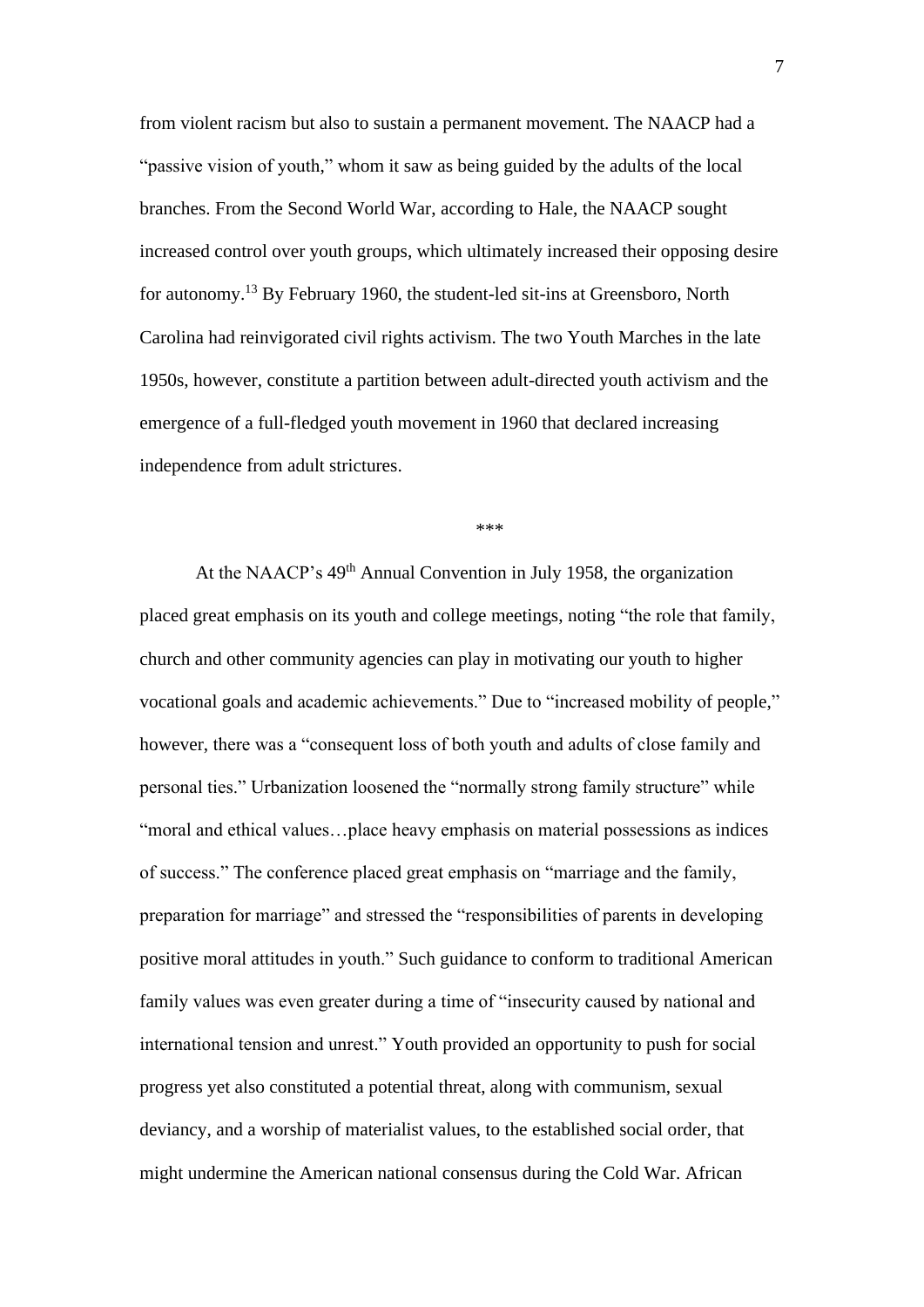American men were particularly susceptible to the charge of delinquency due to the stereotype of Black male savagery.<sup>14</sup>

The involvement of Black youth was a way that civil rights organizations could get "new blood" for the movement and build "tomorrow's leadership." This encouragement was often couched in parental terms. An adult NAACP branch should take care of younger activists—youth were adjuncts, rather than autonomous units in the organization—who would eventually develop into proper American citizens. Adults were to "nurture by an understanding and intelligent leadership…the work of these young people [who] will form the reserve force for the older members of the branch." This transitional stage of development was considered a highly vulnerable part of the process when the wrong values could be formed by questionable ideologies or instant gratification. This top-down approach often sounded patronizing to younger people and could also reinforce attitudes of older people toward allegedly callow youth.<sup>15</sup>

In this manner, the NAACP did not view its Youth Councils and College Chapters as "separate and autonomous bodies operating irrespective of the local branches and the national office," but instead as integral and subservient groups under the tutelage of older, wiser heads. This view of youth was central to organizational approaches toward them. On the one hand they were potentially antisocial and politically radical, while on the other hand they could provide "enthusiasm,… energy…[and] faith" that, if properly utilized, could invigorate a movement and ensure its success. The parent-child description was a popular analogy but the NAACP officially preferred to be seen as an older male sibling. In a 1940 pamphlet it stated that "the relationship is not one of father and son, but of older friend and younger friend, one of cooperation and mutual respect." Avoiding a patriarchal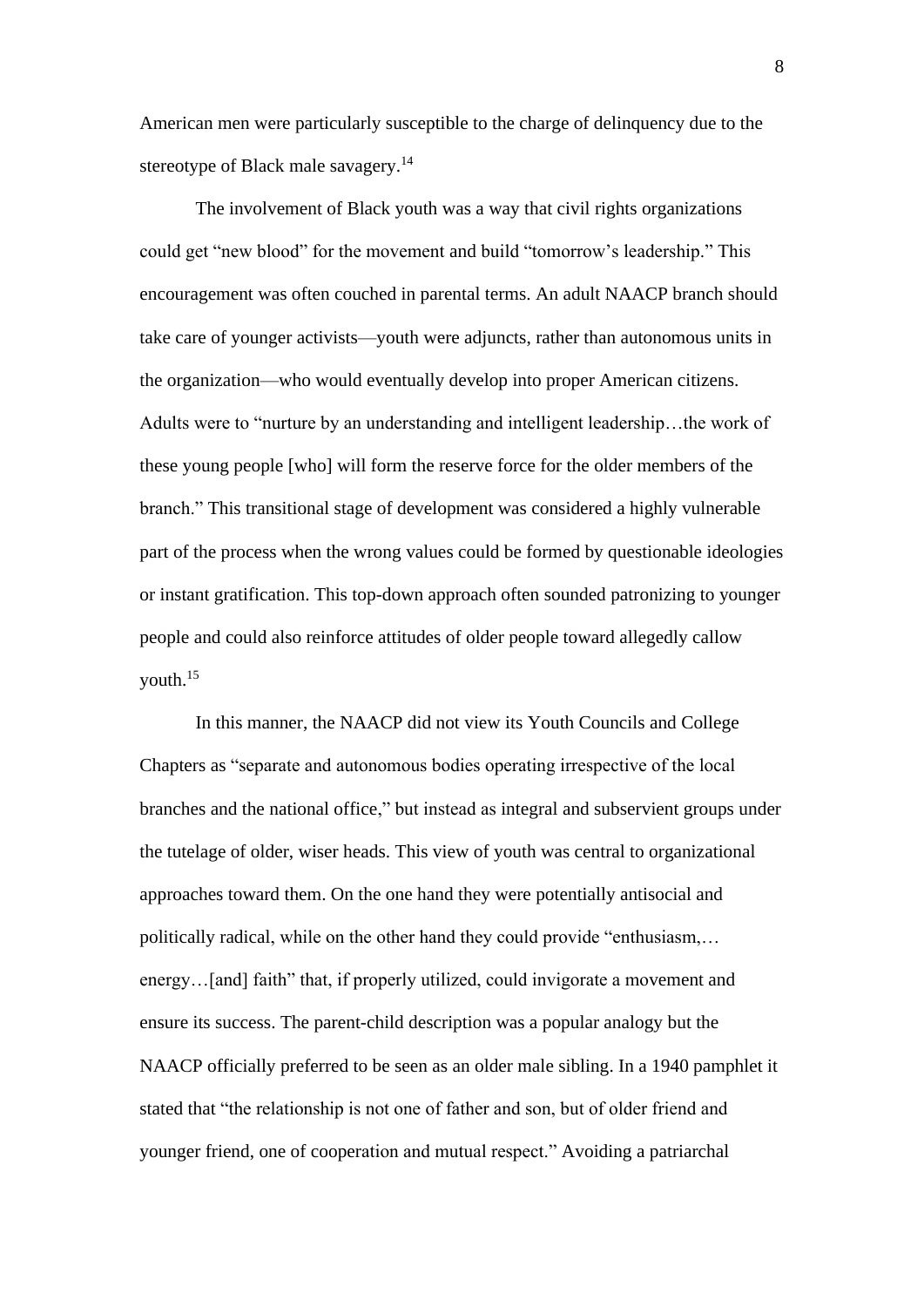analogy was useful if not entirely candid, as youth members often found adult branches to be overbearing and patronizing and dysfunction could ensue if a branch tried to impose its will on a youth group. Youth under adult management often felt that their autonomy was compromised and that they had become instruments of older activists who did not necessarily have their particular interests as young people in mind. 16

The issue of how to define youth was a continuing matter of debate for the NAACP and during its 1958 annual conference the organization discussed whether the age limit for membership of Youth Councils should be reduced from 25 to 21, although no change was actually made. The major governmental agencies classified young adults as 18 to 24 and these "young people have many problems which are unique to persons within this age range. In addition, persons in this age category have not yet completed their development into full, mature adulthood." Lowering the age would, however, lead to a loss of "gifted older youth" to NAACP Youth Councils and lose a "vast body of new young leaders and members who have been privileged to secure education, training, experience and associations which we need very badly at the present to bolster our fight." The voting age in the United States was set at 21 until the  $26<sup>th</sup>$  Amendment (1971) so the NAACP's continued setting of the ending of youth at 25 years of age signaled a view that it was a developmental stage that required gradual citizenship to create responsible adults who upheld traditional American values. Such an intervening stage from childhood to adulthood also dispensed with the stereotypes perpetuated in the South that regarded all Black people as childlike and referred to as either 'boy' or 'girl' regardless of age and persistently denied them rights based on an unending tutelage stage. It similarly mirrored white teenage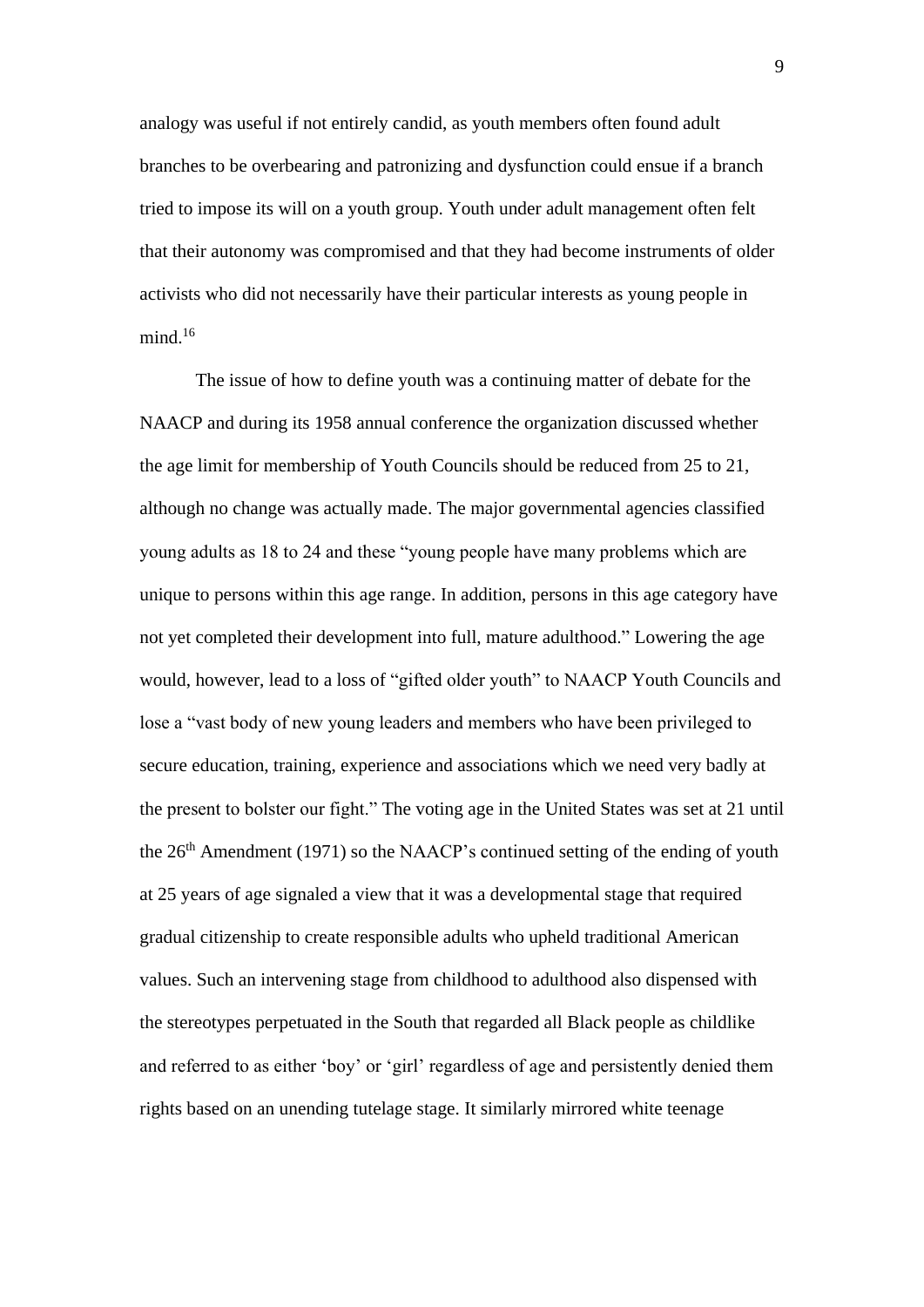associations while also showing African Americans as developed, civilized, and educated.<sup>17</sup>

The sense that youth in America required close supervision by adults was set alongside the popularity of sociological perceptions that racism was an internalized pathology and second-class citizenship was a learned social experience. Therefore, reform of education became essential and formed the basis of the NAACP-inspired *Brown* decision. A. Philip Randolph, president of the Brotherhood of Sleeping Car Porters, at a White House conference, deliberated over the centrality of education to changing attitudes: "Let us realize that children learn their prejudices. They are not born with them. They learn the ways of racial inequalities from their parents, from their attitudes and words and behavior patterns….Can we re-educate our children? Can we re-educate ourselves?" Randolph asserted that "young people tend to be less prejudiced than adults" and "have a stronger sense of justice…which attracts them to programs concerned with eliminating injustice."<sup>18</sup>

Alongside the *Brown* decision, the Emmett Till lynching in Mississippi in 1955 created an impetus for a growing youth movement. The Till lynching represented a major turning point for African American youth in realizing the limits of gradualism in the face of entrenched and violent racism. Youth saw that while *Brown* might be a step forward it could not change the minds and actions of the South, therefore more direct action was required to protect them. The propaganda battle that ensued to control the image of "the murder case of a 14 year old," from Chicago, "a mere boy" in Mississippi against racist claims that he "grappled with a white Mississippi housewife" indicated a shift in civil rights strategy that equated youth with innocence and directly undermined the stereotype of the savage Black male.<sup>19</sup>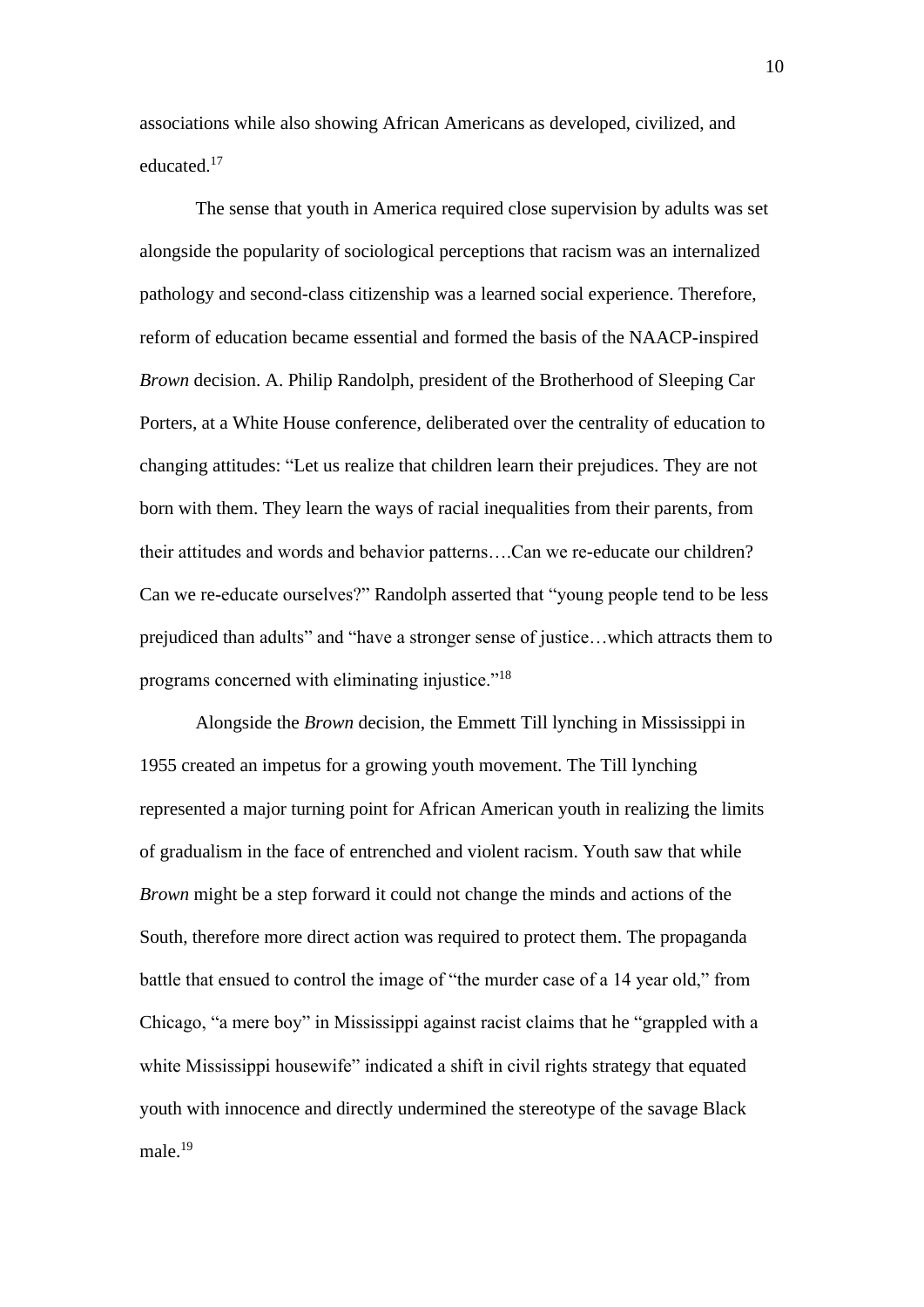While the NAACP attempted to make the Till murder into an example that disgraced "our country" and was holding the United States to "international ridicule" during the Cold War, many youth groups in the North saw it as an attack against their own identities and organized protests directly targeted to channel their personal outrage. At a Chicago memorial service, Camille Carter, president of the city's NAACP Youth Council, organized a petition to President Eisenhower<sup>20</sup>:

The Youth of Chicago are shocked at the inhuman murder of Emmett Louis Till in Greenwood, Mississippi. The lynching of a child is one of the most barbaric crimes ever committed by the racists and bigots of our country to perpetuate their doctrine of white supremacy. Young people all over the country and the world are looking to you, Mr. President, to speak out against the lynching and to bring all the influence of your office to bear on this case…The Youth of our country have a tremendous stake in the future. All our lives are before us and we feel that the outrages, abuses and the denial of civil rights to the Negro People, as exemplified in the murder of the 14 year old Emmett Louis Till, can and must be thoroughly investigated and immediately stopped.<sup>21</sup>

NAACP National Youth Adviser Herb Wright asked the Youth Councils and College Chapters to flood politicians with letters about the murder and to get in touch with "other youth and student groups and urge them to take similar action," thus directing youth protest into traditional forms of activism. Wright organized college conferences that would "inform and educate young people about our civil rights program, and to arouse their interest in helping to eliminate racial discrimination and segregation from this country. Special emphasis will be placed on legislation and political techniques. Such a program would dramatize the important role which young people can play in our program." NAACP youth organizing sought to channel young people's anger into practical action so that they could "learn what... [they] can realistically do."<sup>22</sup>

The two Youth Marches portrayed the Black middle class and its youth as mainstream and patriotic Americans. The organizational leadership and inspiration for the marches lay with A. Philip Randolph and Bayard Rustin, while formal public leaders included Martin Luther King, Roy Wilkins, Jackie Robinson, and Harry Belafonte, alongside grassroots leaders in the news, such as Daisy Bates, and youth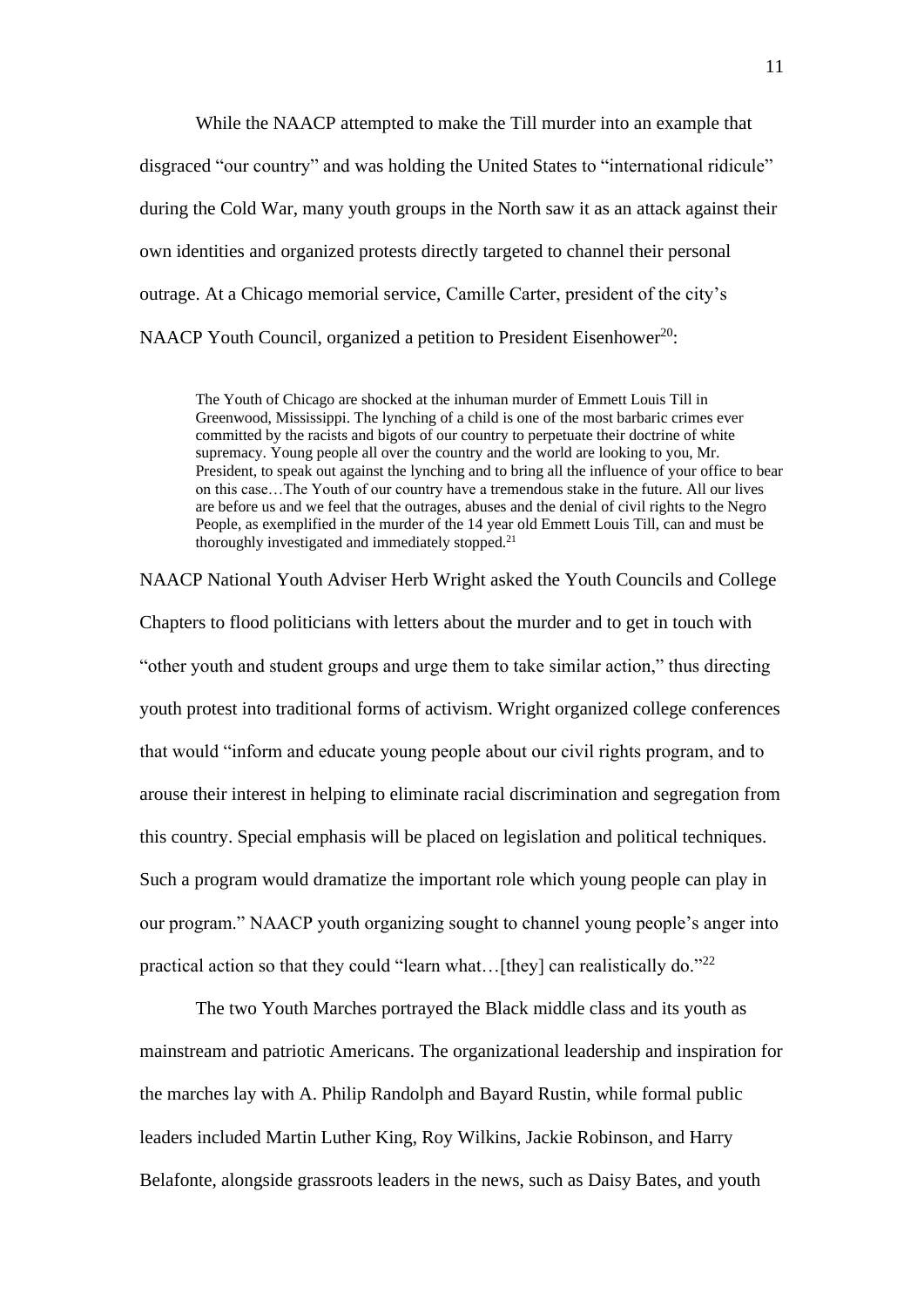representatives, such as Minnijean Brown of the Little Rock Nine. While King was a figurehead of the marches, indeed it was impossible to foresee any publicity or degree of success without his input, it was Randolph who pursued the march with unflinching faith in the concept of youth as civil rights soldiers, alongside Rustin's genius for organizing. These public leaders each added a self-conscious example of responsible leadership to guide youth activists. Wilkins and the NAACP symbolized "to American youth the long slow struggle to build an organization that would fight for the rights of the Negro." Jackie Robinson, the first African American major league baseball player, was seen at "a time when fear and conformity are youth's greatest enemies…[as having] the courage and conviction of those who are first to break down deeply rooted barriers…He has set an example for American young people and added a new dimension to sportsmanship on the playing field and in human relations." Harry Belafonte, singer and actor, as well as funding many campaigns, was seen as "a figure of encouragement and inspiration to youth the world over." The Little Rock Nine campaign was a vital focus of the march and was essential as a representation of the practical activism of youth. A "small delegation from Little Rock…would have a tremendous effect and would electrify everyone," Randolph expressed, by underscoring the problems of implementing *Brown* while presenting the best of student activism.<sup>23</sup>

The Youth Marches consciously incorporated national memorial space into the demonstrations, joining a longstanding American protest tradition when trying to achieve a response from the federal government. For African Americans, such protests dated back to the Marion Anderson concert of 1939 at the Lincoln Memorial, albeit one of the most salient protests was the march that was organized but ultimately did not take place in 1941. The cancelled March on Washington Movement (MOWM)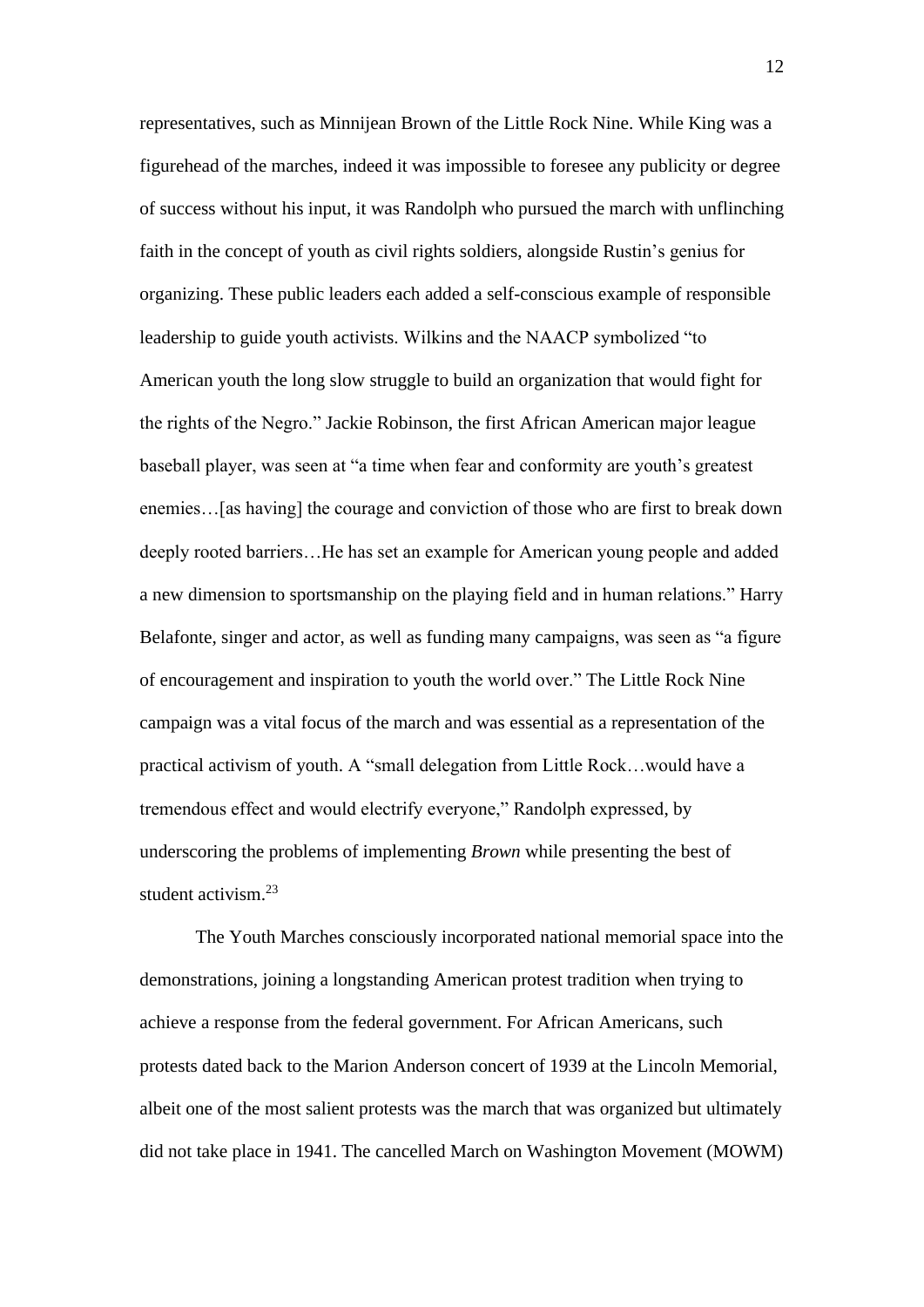of 1941, organized by Randolph, successfully applied pressure on the Roosevelt administration to ensure that jobs in federally funded defense contracts were distributed on a non-racist basis, in exchange for the calling off of the demonstration. The March on Washington was felt by many Black youth to be a lost opportunity, as it would have demonstrated their unity and determination to collectively push for civil rights alongside adults as their ostensible equals. The New York Division of MOWM was particularly aggrieved at the cancellation of the march and reflects an early rift between youth and the civil rights establishment<sup>24</sup>:

[T]o Negro Youth and perhaps millions of other Negroes the March-on-Washington was received as the hope of a new day. To us it symbolized an opportunity and an inspiration to struggle for job equality, to throw off the chains of racial prejudice and to walk as free men and women. The march highlighted the ambitions and pent-up emotions of the Negro masses as never before in the life of Negro Youth. Its psychological momentum was tremendous towards achieving the aspirations of Negro Youth…More than this, the meeting in Washington would have cemented the grievances of the Negro masses into more determined demands for justice, and strengthened the organization and unity of the Negro people throughout the world, particularly in the United States.<sup>25</sup>

The signing of Executive Order 8802 setting up the Federal Employment Practices Committee (FEPC) by Roosevelt was seen by the youth division of New York MOWM as a "partial victory" when "we consider what might have been achieved by having the March." Youth felt aggrieved that the march had been postponed without their consultation. Walter White, executive secretary of the NAACP and executive committee official for MOWM, responded that youth should "face realities and not insist on procedures or theories which are not in accord with intelligent and sound practice."26

The younger people who were interested in the Washington march also reflect the concepts of how youth was defined in the mid-twentieth century. Pauli Murray, civil rights activist and feminist, was the national chair at the annual student conference of the NAACP in 1942 and disapproved of the postponement of the march. Born in 1910, she was 31 years old in 1941 and saw that the "caliber of young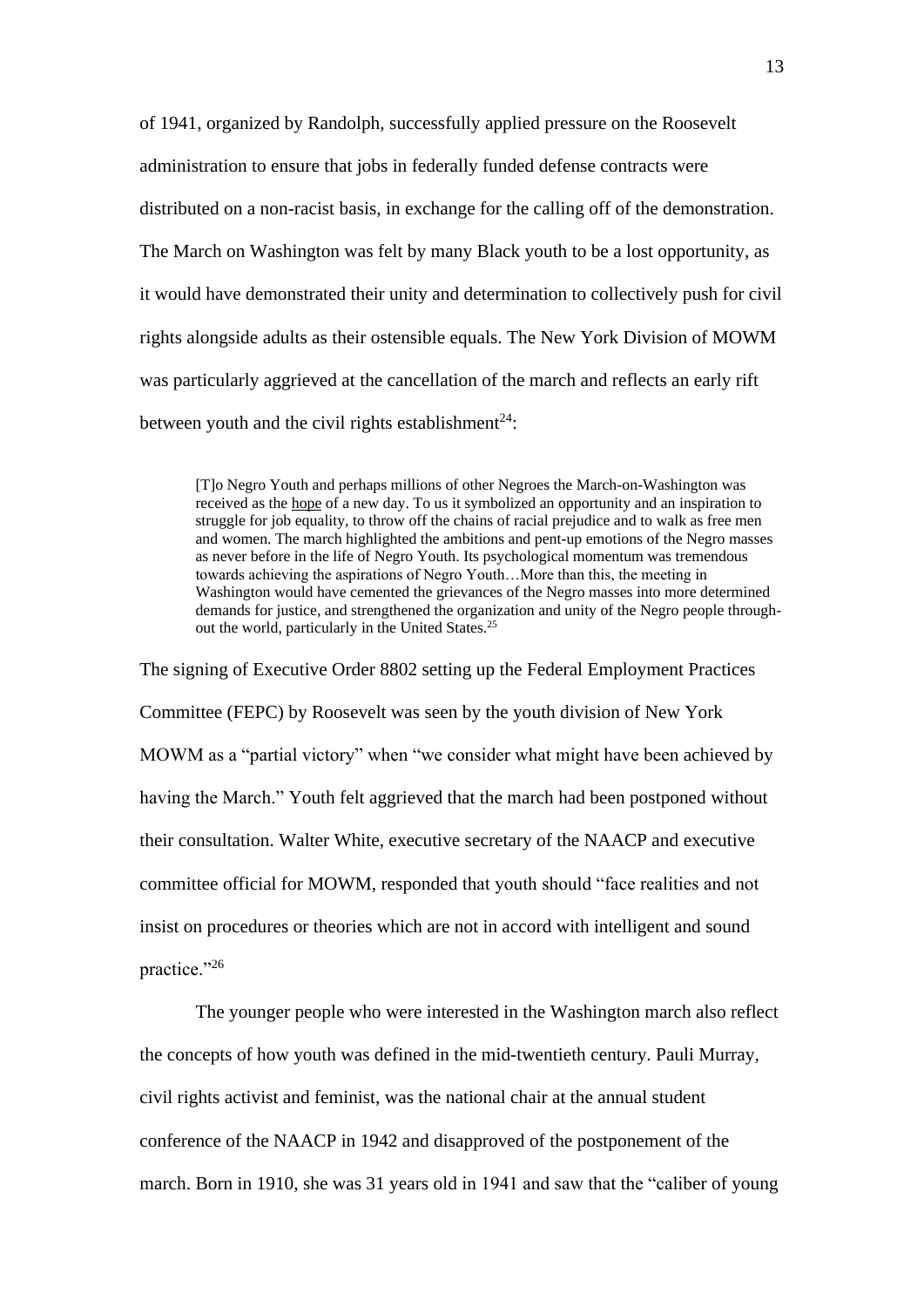militants, ranging from eighteen to thirty-five is to be found at the core of the New Negro." Regretful of the cancelling of the march, Murray blamed "older leaders" and especially the NAACP, which "throttled and controlled" a youth movement "by an adult setup":

I am merely representative of an increasing number of militant young negroes, still outside the folds of communism, born or reared in the post-war period of World War I, graduating from college in the depths of economic depression, veterans of home relief, WPA, labor organization and other struggles for the underprivileged of which we are a part, and simply waiting for one man or group of men with sufficient courage, imagination, and determination to say and do publicly the things we believe must be said and done. As a 'lost generation' we have no prestige to lose and can afford to be critical and militant.<sup>27</sup>

Murray saw that the NAACP had a role as a "training ground for the struggle" that had "corralled that section of the middle class willing to agitate, write letters, and occasionally picket, but not yet willing to put on overalls…and preach freedom to the masses." The local division of the MOWM instead planned a "silent parade to the beat of muffled drums" (reflecting the NAACP's own Silent Parade of 1917 in New York City) and rally against "fascist-like brutalities" of mob violence against Blacks and against segregation and discrimination, reflecting the desire for collective action. Indeed discussion continued between the MOWM and the NAACP to have rallies in major cities, namely New York, Chicago, and the nation's capital that fed from frustrations of the cancelled 1941 march and to push for a presidential proclamation to abolish segregation in "Washington, DC and all government departments and the armed forces<sup>"28</sup>

The Prayer Pilgrimage for Peace in 1957 also symbolically restructured public memorial space to reflect political and social objectives. Although the pilgrimage was meant to avoid overt political messages, Black congressman Adam Clayton Powell exemplified how the Lincoln Memorial could be used for propaganda purposes. His speech compared Lincoln the Great Emancipator unfavorably to Eisenhower: "We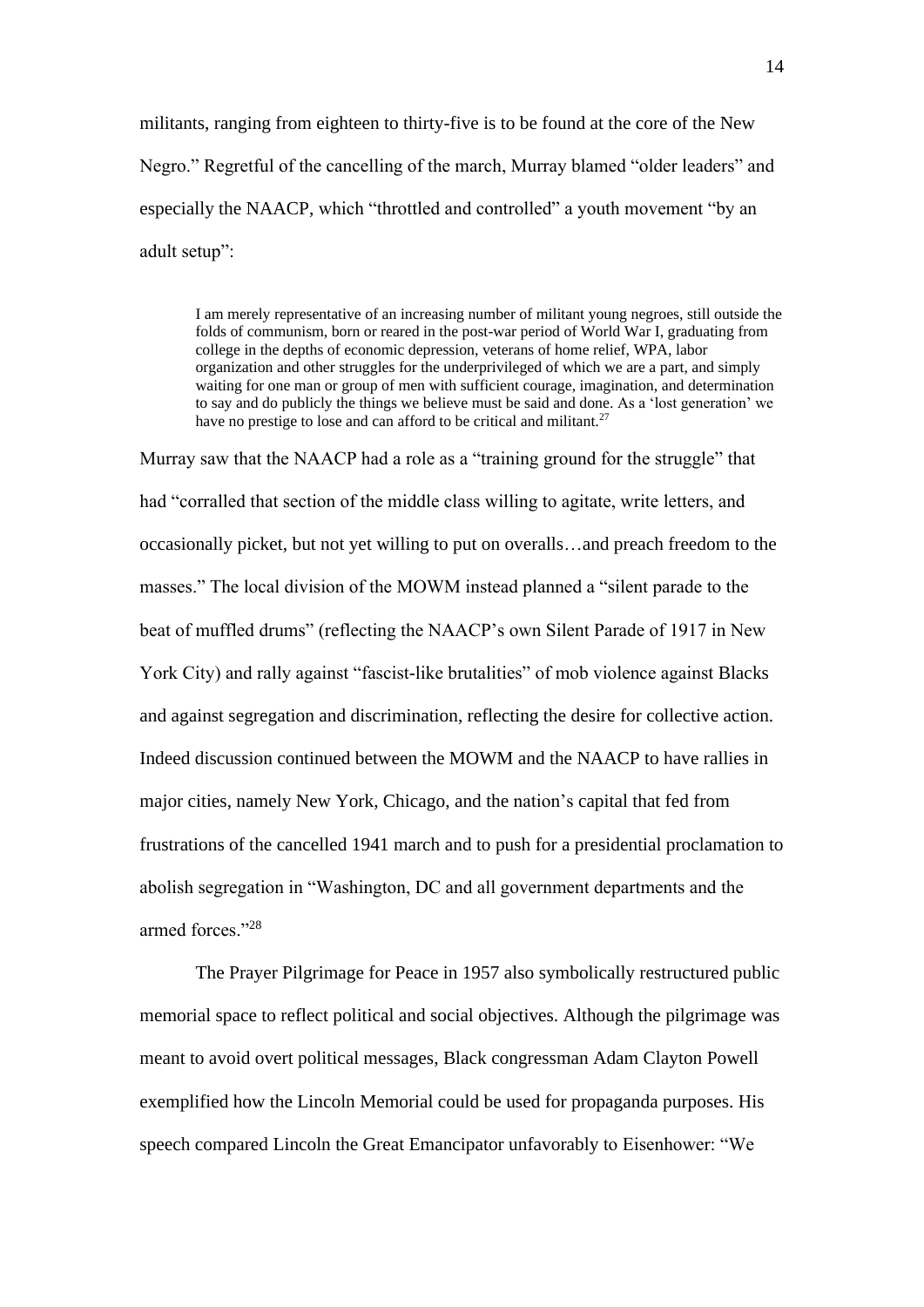meet here in front of the Lincoln Memorial because we are getting more from a dead Republican than we are getting from live Democrats and live Republicans." However, like the Youth March in 1958, it was an assembly that the Eisenhower administration ignored.<sup>29</sup>

The Prayer Pilgrimage stressed non-political agency but had political overtones, more akin to a church service than a protest, with only one section (out of 31 on the program) dedicated to "reports of southern freedom fighters." A customary pledge was taken: "We believe that in the household of God there can be no discrimination among his children on the irrelevant basis of race, color, or religious affiliation…We believe that to compel the segregation of the children of God on such basis is sinful defiance of God's will." The way to "arouse the conscience of the nation" was by having a physical manifestation of innocence played out through civil rights campaigns. The innocence of youth could transform the sins of the past into a stronger and more united (Godly) country in the future. At the pilgrimage Randolph stated "that children can unlearn to hate other children and adults…by contact in the schools, by sound science, education and Christian teachings."<sup>30</sup> One person described the march as a protest to "demonstrate the solidarity of our people with the embattled leaders of the South to help awaken the dozing conscience of America":

young people from the fourth grade to college level, both Negro and white, are being called to march in a solemn procession through the nation's capital. We have asked churches, trade unions and community organizations in New York City, Philadelphia, Baltimore and Washington to join in this event. The young people, marching hand in hand down Pennsylvania Avenue will present a living symbol of the integration ideal.<sup>31</sup>

Randolph explained that the campaign "put before the country the great moral issue of integration" in order to "make a deep and effective impression upon President Eisenhower and other government officials." Trades unions and churches provided numbers for a march that would "reflect every segment of the American public –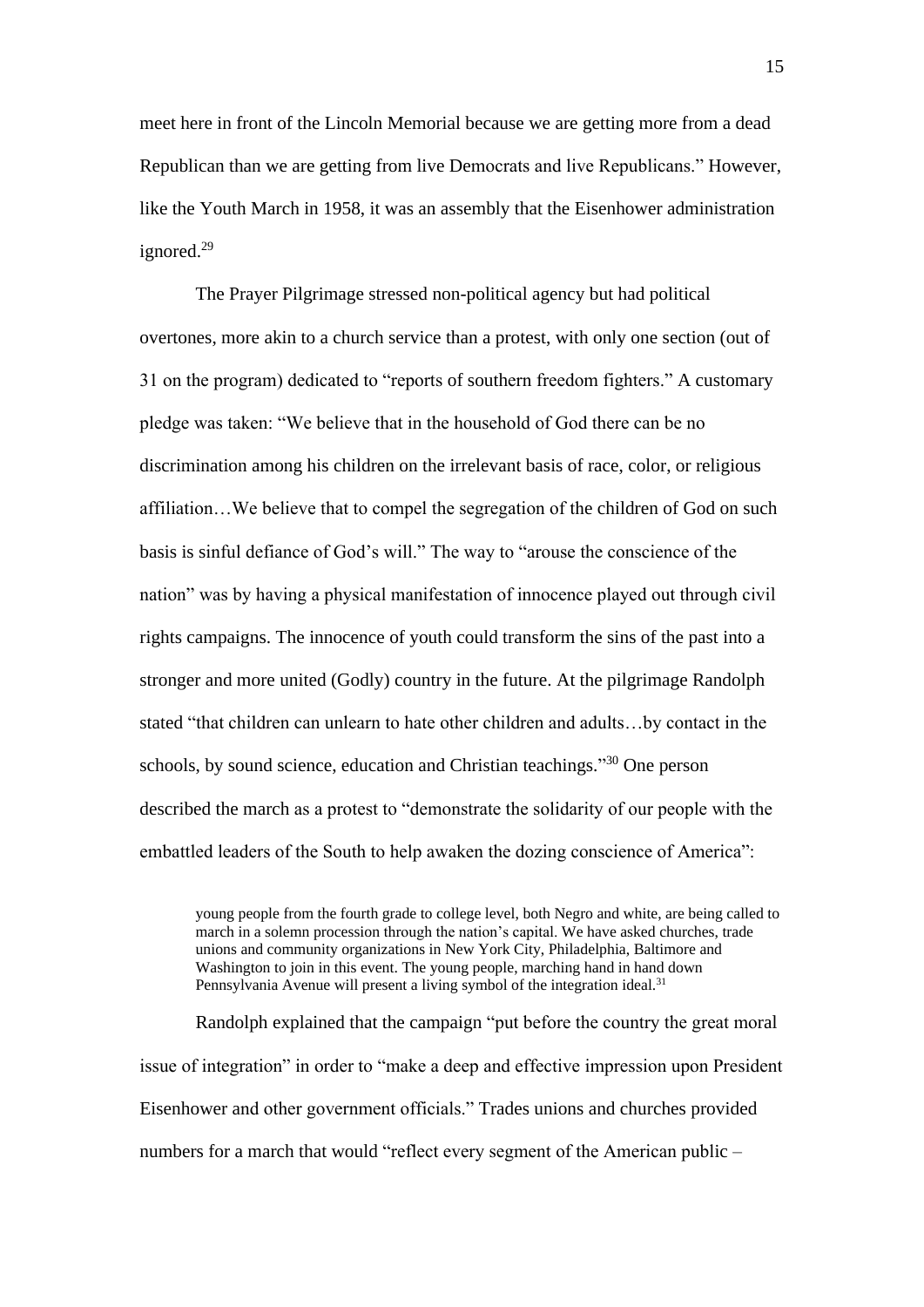religious, labor and civic." The NAACP was seen as the essential foundation for the march, with its relatively stable membership numbers and ability to fund national events. While Randolph believed that "American youth has taken the initiative" as they "are most directly concerned, intimately involved" it was up to adult members to assist in creating this space to provide clear boundaries for the movement. For example, Randolph wrote to Sergeant William Bracey, president of the Guardians Association, NYPD, to join the march because, "members with their experience may be of particular help to us in the actual forming of the line of the march…which will guarantee an orderly and dignified procession." Adults keeping order in the march were to be framed in contrast with the "reckless destruction of public education by segregationists." Similarly "firm religious convictions would do much to enhance the prestige and dignity of our program," stated Randolph.<sup>32</sup>

But established civil rights leaders challenged this vision. Roy Wilkins was reluctant to "commit the NAACP as an organization to these responsibilities," because he felt the "objective of the youth march on Washington is unclear" and that "it seems to me to waste valuable times and opportunity…when the times (and the maneuvers of our enemies) call for analysis, understanding and countermaneuvers."<sup>33</sup> Wilkins' voice mattered; there was a reliance on the NAACP for manpower and money, not least for the number of Youth Councils and College Chapters that could be utilized—by 1958 there already existed 980 NAACP Youth Council branches and 887 College Chapters. With the NAACP on board for a campaign it could be financially underwritten and a crowd could be expected to turn up for any events. The organizational experience of the NAACP was essential to this march's success and it was not optimal to sideline NAACP leaders. Wilkins expressed his displeasure that the NAACP had not been "invited to participate in the planning meeting…It seems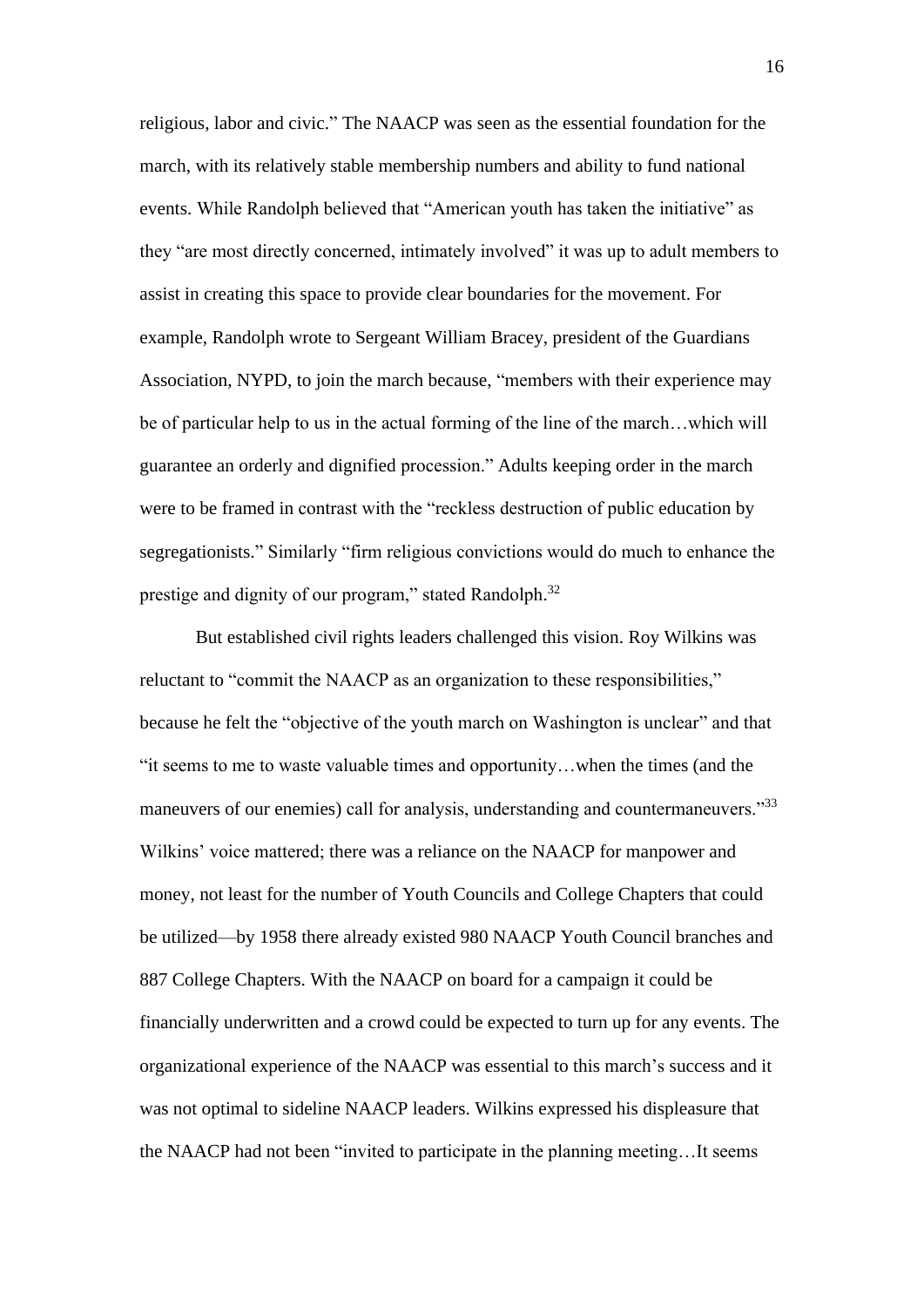odd that a project touching on a case in which the NAACP is a central figure should have been launched without consultation with us." Furthermore, the "extreme shortness of the notice of the Washington project" made it difficult for branches to participate. Wilkins was willing to offer the NAACP name to the event but could not "assume, as we did with the Prayer Pilgrimage of 1957, any major responsibility for executing the plan of those who conceived the project." Local chapters, however, sometimes diverged from national leadership cues. Particularly, the New York and Baltimore NAACP branches showed grassroots enthusiasm for the project. $34$ 

In a letter to the NAACP that asserted the philosophy of the first Youth March, Randolph argued that heavy-handed, entirely top-down models missed the point that, "it is the youth who are immediately and personally affected and involved. In many respects an expression from them is more meaningful than from the generations like myself, decades removed from schools." Older people were not necessarily irrelevant, but without any tactical embrace of youth activism, even in necessary conjunction with legalistic methods and adult organizing, they would be ignoring that a "demonstration of youth adds to the chain of actions its own unique element, needed in a total struggle":

All major social movements of revolutionary quality involve a structure in which masses of people are the foundation. On that foundation depend the tactical moves, whether in courts, legislative chambers, or executive departments. There cannot be maneuvers merely by the General Staff. It directs, but the army maneuvers. There is no army if the people are not enlisted, not orientated, not disciplined for sacrifice and action. I do not advocate mass action because I have a sentimental predilection for it; it is the recruitment center and basic training camp from which committed forces emerge, whose convictions and consequent actions deeply trouble politicians counting on apathy and passivity to evade responsibilities.<sup>35</sup>

The NAACP and the labor unions' "ultimate resource were its people," albeit directed by wise and seasoned leaders. Randolph planned for an audience with President Eisenhower as "part of a larger voice" to explain joint youth and adult frustrations at the slow implementation and conservative reaction to *Brown*. The march would be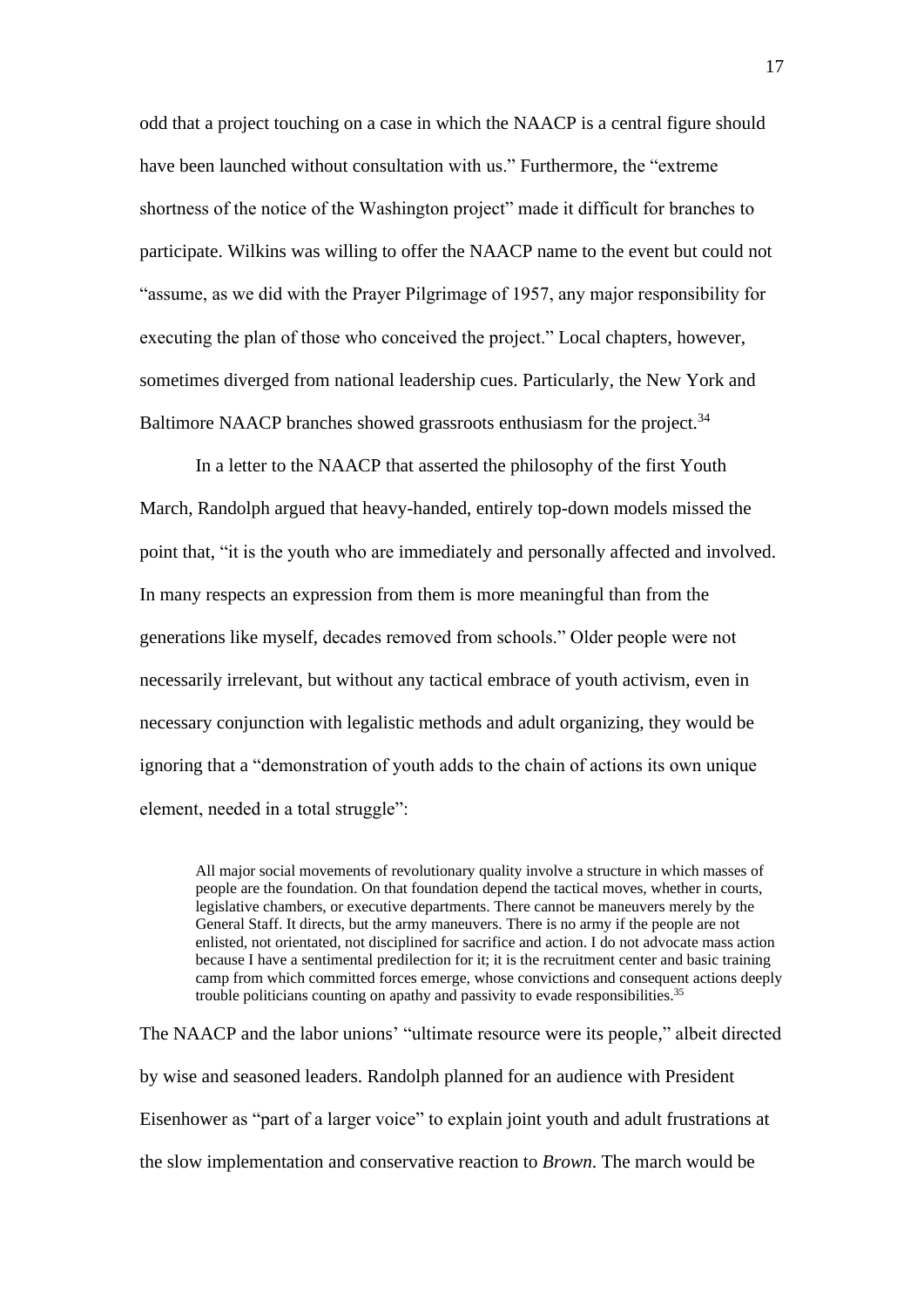interracial and would involve the "biggest street rally in decades," that included the "involvement of the ordinary person who does not attend dinners, who hasn't fifteen, fifty or a hundred dollars for a ticket or a tuxedo, but who has zeal, energy and native talent which cannot be bought, but be given without cost if we ask for it." This critique of the older rights organization juxtaposed with a burgeoning youth movement was a classic generational and tactical debate. The NAACP preferred the tried and tested methods of legalism and bureaucratic leadership while Randolph advocated involving "the masses" to invoke the "revolutionary sweep" of change that "only the multitudes can carry through."<sup>36</sup>

Despite Randolph's urgings, the NAACP hierarchy still needed to be convinced of the tactical approach of the project, and still wanted to garner some control over the event. Wilkins advised Randolph that he ought to get "a small group of approximately 500 youth together with outstanding youth leaders in the Civil Rights field who could serve as symbols of the struggle for integration." NAACP leadership distributed to branches a letter which referred to a "Children's March on Washington" that produced significant interest in the event despite Wilkins' critique: "Our official position is that we are not opposing this project…but…that we are able to give only such support as we can spare from our regular program." Wilkins saw little point in the project as "Congress is not in session. The President is there but thus far proved to be inaccessible." Therefore, Wilkins stated, "why go to Washington? If a demonstration of concern over desegregation and civil wrongs in the South is the objective, could not a much larger and more effective demonstration be staged in New York?" New York City, of course, was the location of the national NAACP headquarters.<sup>37</sup>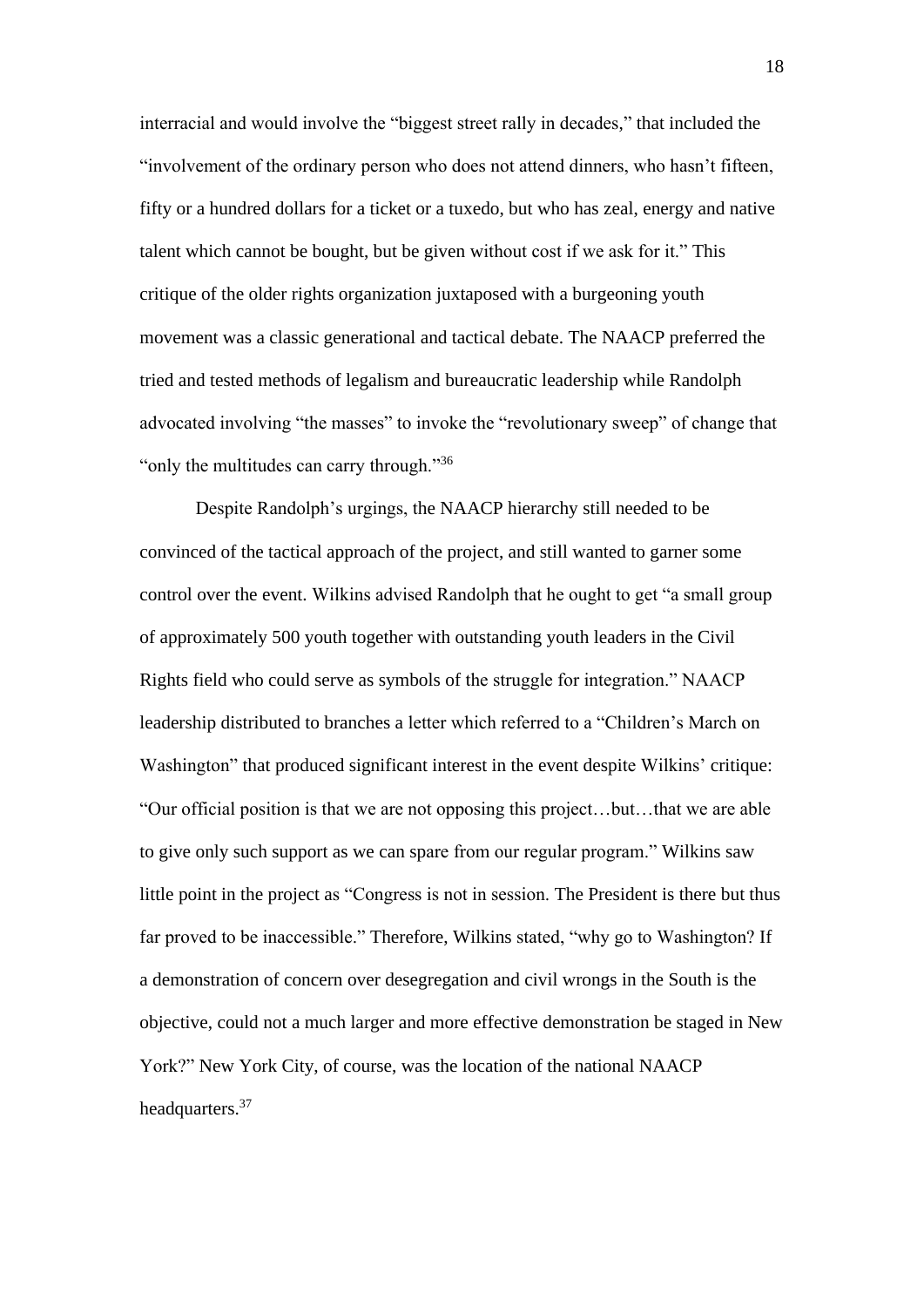Wilkins also worried about the logistics of a "children's march" and expressed his "sober reservations about the responsibilities involved in transporting a large number of children by bus to Washington." Practical issues were always to the fore, especially with regard to civil rights activists acting *in loco parentis*, therefore any "younger children, of course, should be accompanied by teachers or parents." There were also worries about violence erupting, which would cause permanent damage to the school integration cause. The president of the NAACP Washington, DC branch envisioned that a "group of irresponsible teenagers from Virginia could make the 'March for Integration' a debacle which would do our cause almost irreparable injury" and cause an increase of tensions in DC "to alarming proportions."<sup>38</sup>

Officially, organizers wanted a wide range of children from the "fourth grade to college level" that "will join hands in a march down Pennsylvania Avenue and will send a delegation to visit the White House. Thereby presenting to the world a living symbol of their own convictions; that the children of the nation wish to live and study and play together, hand in hand." It was estimated that about 1,000 "young people…will give their support and heart to those small children [of the South] whose firm stand against terrifying risks has aroused the admiration of millions throughout the world."<sup>39</sup> Contemporary observers labeled the year 1958 a "climax" of the civil rights struggle as segregationists "in desperation" were "closing down public schools. In cold fury they employ violence against integration leaders, their acts shames our nation throughout the world at a time when prestige is most precious."<sup>40</sup>

The two Youth Marches also exposed a longstanding rift between the NAACP's national office and some of its local chapters. Several major NAACP branches supported the events as best they could, expressing what Randolph called "severe dissatisfaction" that people were "not sufficiently called into play" in the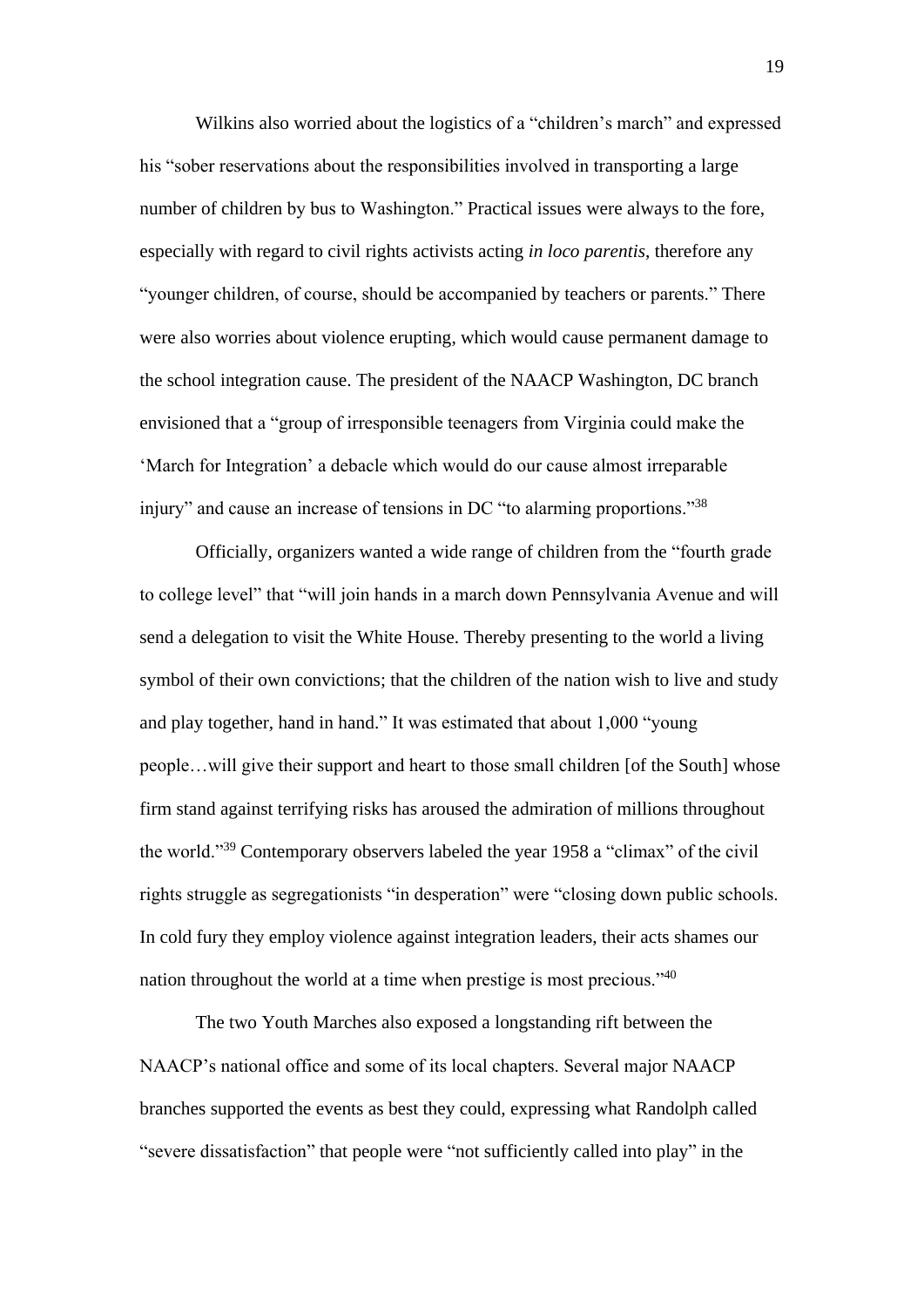events' planning and execution. Branch enthusiasm came not only from the northeast but places further afield, such as Chattanooga, which saw the Youth Marches as potentially "revitalizing this dying branch" even though funds and short notice posed barriers to attendance. Some branches signaled their disappointment that the NAACP national office had "not actively supported the Youth March." The Jamaica, New York chapter, for example, "voted to have a letter written…expressing their opinion that the NAACP should have given its whole-hearted support to the march."<sup>41</sup>

Organizers had to reschedule the 1958 march for two weeks later, from October 11 to October 25, when an attacker stabbed King in New York, nearly killing him, but that did not weaken the estimated final turnout of around 10,000 activists, who chartered 131 buses to get to the nation's capital. His wife Coretta delivered King's address to the marchers at the Lincoln Memorial, linking slave resistance, the underground railroad, and the Montgomery Bus Boycott in an undeviating progressive history<sup>42</sup>:

There is a unique element to this demonstration; it is a young people's march. You are proving that the youth of America is freeing itself of the prejudices of an older and darker time in our history. In addition, you are proving the so-called 'beat generation' may have been hit hard, but it is definitely not 'beat.' It is standing up and fighting hard for the rights of all Americans…Keep marching and show the pessimists and the weak of spirit that they are wrong…The future belongs, not to those who slumber or sleep, but to those who cannot rest while the evil of injustice thrives in the bosom of America. The future belongs to those who march toward freedom.<sup>43</sup>

March organizers were careful to avoid accusations of anti-Americanism. Activists were encouraged to "carry one or more American flags in the line of the march." Letters in the *Washington Post* declared that students "had conducted themselves with marked decorum and dignity, [and] were safely returned to their homes where in the near tomorrow they will be citizens with a vote." The NAACP claimed to have organized at least 1,600 NAACP youth members from the eastern seaboard and organizational participation also came from the United Christian Movement and the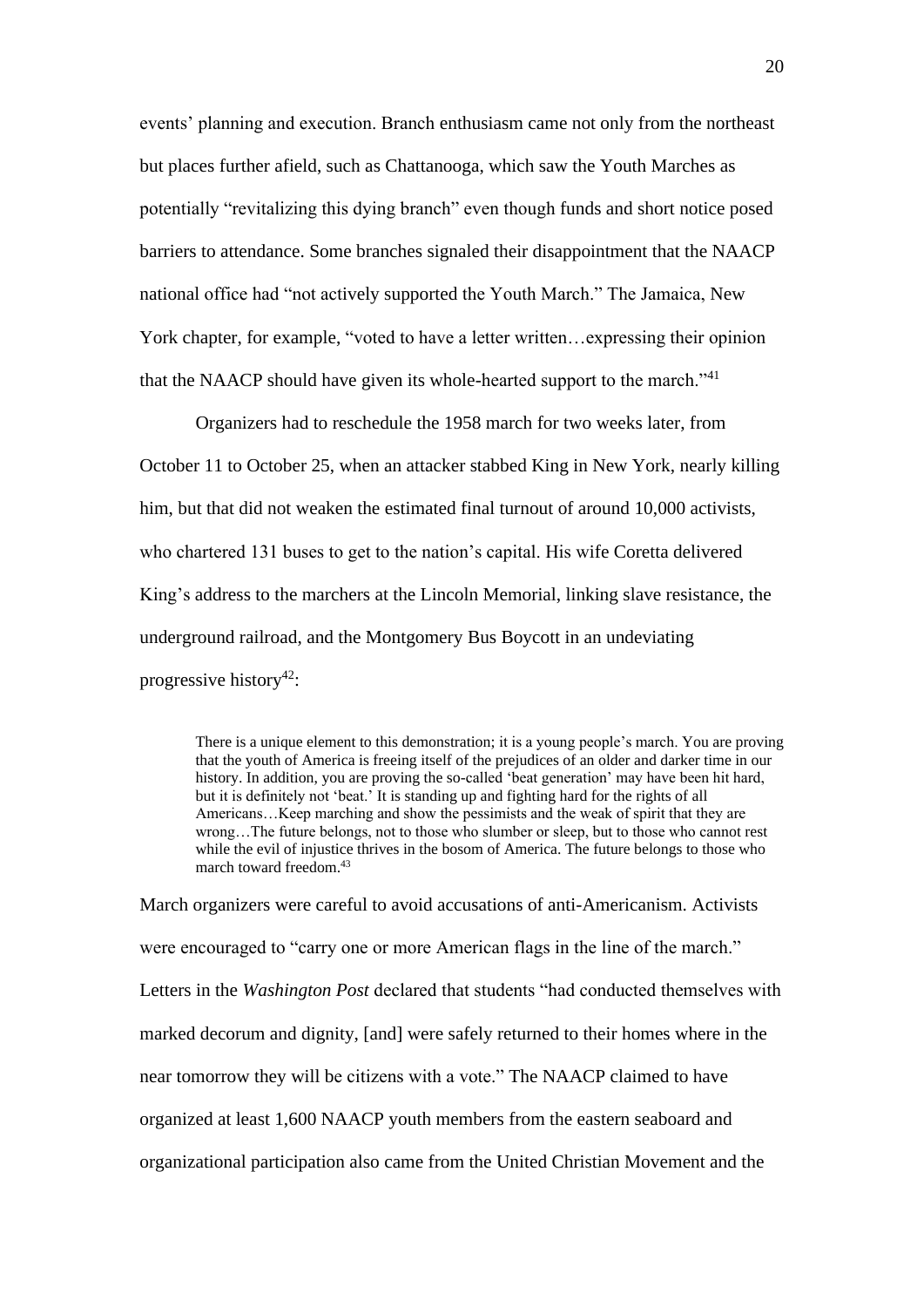US National Student Association (USNSA), which endorsed "direct social action" for the first time.<sup>44</sup>

During the 1958 march a youth delegation went to the White House but was "denied admission." The delegation consisted of an interracial cross-section of young individuals and youth organizations, headed by Harry Belafonte. Importantly, this youth delegation reflected the NAACP's internal redefinition of gender respectability. Assertive young women who achieved great academic success and whose community value stemmed from their willingness to fight for freedom in the public sphere made up a critical share of the group. Black representation included: Josephine Boyd, 18 years old from Greensboro, North Carolina, the first African American graduate of an integrated school in that state; Minnijean Brown of the Little Rock Nine; Norman Bailey and Leon Thompson, both from Maryland, two of the first Black Americans to integrate Baltimore schools in 1954; Paula Martin, 11 years old from Virginia, who fought a court order resisting integration in Norfolk; and Fred H. Moore, who had led a student strike at South Carolina State College for Negroes, had been expelled, and continued his studies at Howard University. Among the white students was Reginald Green, a 23-year-old Harvard graduate who was vice-president of the USNSA. New attitudes toward the capabilities of young women would be crucial to the NAACP's attempts to reinvigorate the organization by the end of the decade.<sup>45</sup>

The delegation statement covered a range of topics but its main point was that the "Chief Executive should make an explicit moral as well as legal commitment of the full resources of the Federal Government to the objective of achieving orderly, effective and speedy integration of schools." Specifically, they wanted a "truly effective Civil Rights Bill in the present session of Congress," and passage of the bipartisan Douglas-Javits-Celler Bill which would give the federal government power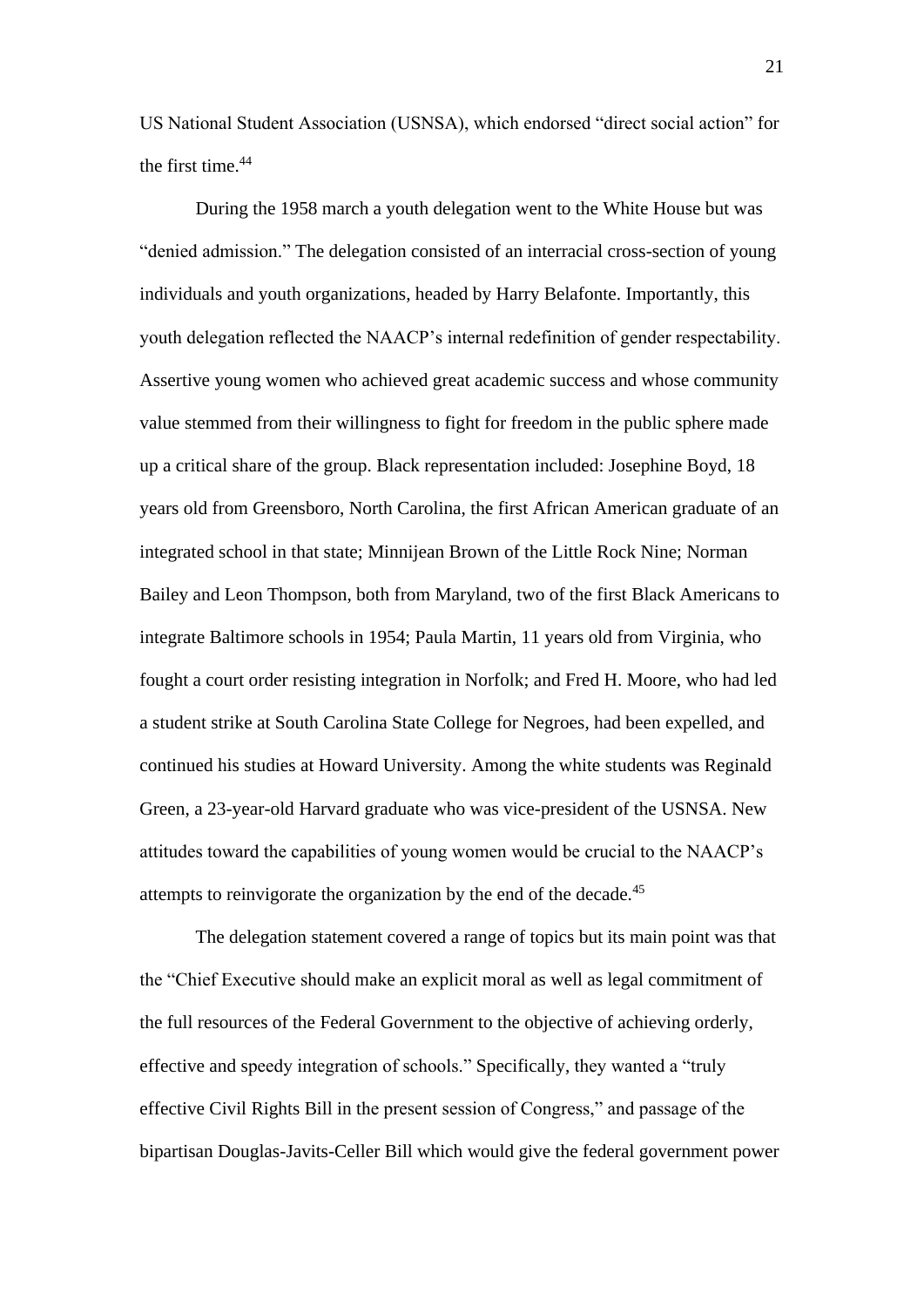to enforce school desegregation. While central government action was part of a civil rights mantra, a call was also given for the president to have a White House Conference "of youth and student leaders to discuss ways in which youth may participate in the implementation of the Supreme Court decision." Youth, therefore, were not mere soldiers taking orders by congregating in the capital but were to be central in the debate to find a solution, not simply allowing adults to take over and potentially compromise their objectives.<sup>46</sup>

One of the white students in the delegation, Harlon Joye, a graduate student at the New School for Social Research in New York City, called the presidential rejection "most undignified." The delegation, however, was not expecting to be received by the president a mere two weeks prior to the midterm elections (he was not even in Washington at the time, suspected to be on a golfing trip somewhere else), so it was a purely symbolic act. Sympathetic newspapers carried the event, however, to the chagrin of the White House, claiming that the "young generation" was "neither silent nor beat, but the vocal and determined hope of a democratic future for this divided land" and painted a picture of unionists, students, and young Americans together being ignored by the establishment as they marched through Washington, DC. Randolph attempted to turn the presidential rejection into an anti-communist speech, claiming that the "visit was not designed to embarrass Mr. Eisenhower or 'put him on the spot<sup>"</sup> but to "strengthen his hand." It was reported in the leftist newspaper, *National Guardian*, that during Randolph's remarks, "many youths stirred uneasily and one was heard to say: 'I didn't get up at five o'clock to come down here to apologize.'" <sup>47</sup> Students from Brooklyn College explained that they felt it "profoundly disturbing when the President of the United States makes himself inaccessible to thousands of his younger fellow Americans who come to ask his aid in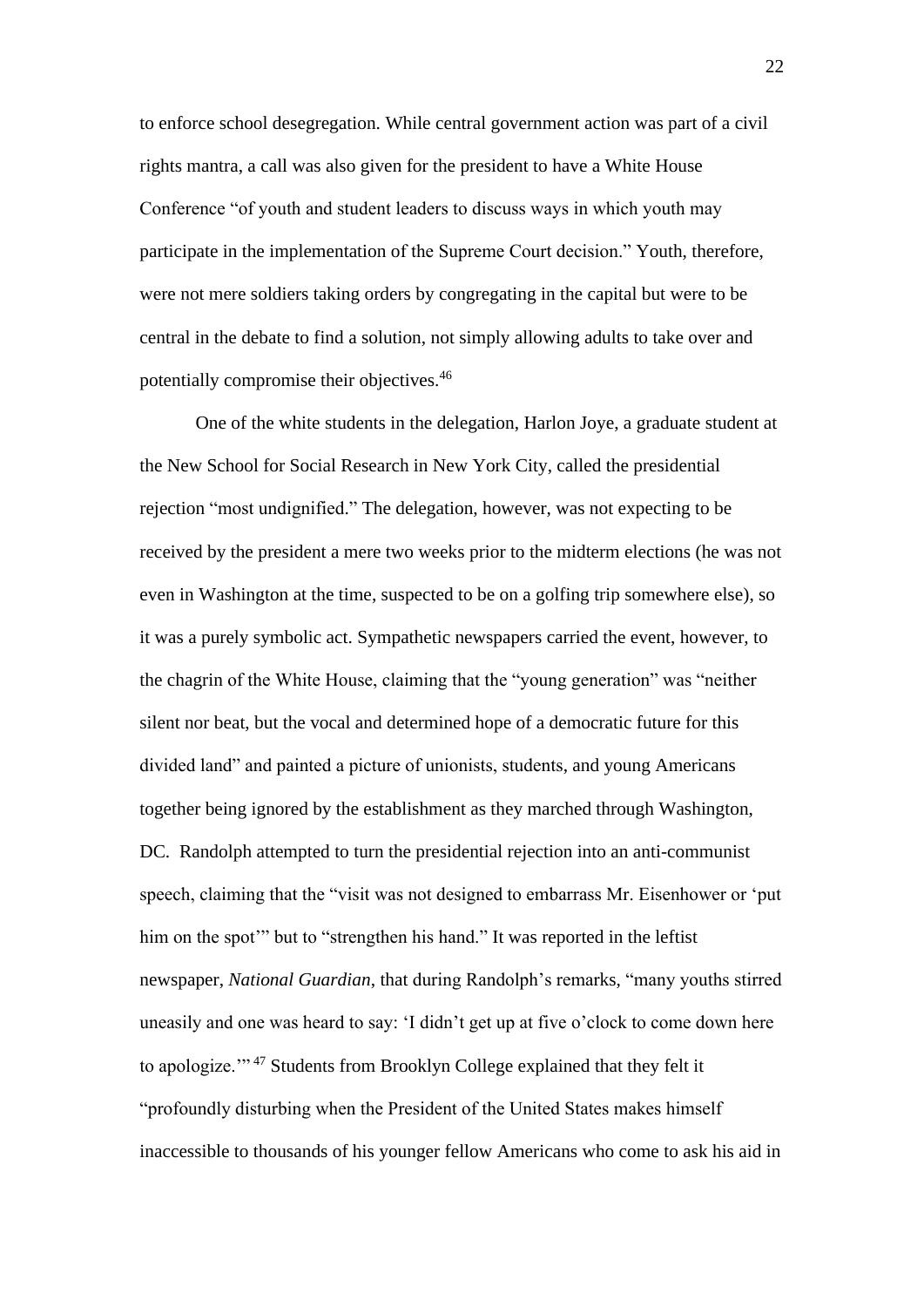a matter which directly affects their welfare…He has remained aloof from morality." The students further criticized Randolph's supportive statements about Eisenhower because "the President has performed a saddening disservice to the cause for which many of our fellow students in the South daily risk their lives. We owe it to them to defend their rights, indeed the rights of all of us, with all the moral strength of which we are capable."<sup>48</sup>

Activists at the Lincoln Memorial shouted their unanimous approval of a resolution to undertake another march on May 17, 1959, the fifth anniversary of *Brown*, by which time they would seek to collect a million signatures for a petition to integrate schools which would then be presented to the president and Congress. While student comments exposed a potential generational rift between Randolph and the youth activists, but Randolph's tactics and goals matched those of youth activists, including the use of mass protest and immediate integration, which mitigated the conflict. On the other hand, established groups like the NAACP were gaining a reputation for being the barrier to immediate action, as they encouraged gradualism and delay. Randolph believed that such generational disagreement was "evidence of the health, strength and integrity of our Youth March…and I welcome the expression of our views and criticisms on the statement made by myself."<sup>49</sup>

The Youth Marches faced inevitable accusations of leftist and communist intent and control. Indeed the events received much focus in the left-wing press within the United States, such as the *Young People's Socialist League*, and not much other coverage in other mainstream media, except from the *Washington Post*. Even sympathetic members of the public criticized Randolph for the speaker lineup, particularly Harry Belafonte, who "read the youth pledge,"<sup>50</sup> and according to one critic represented a poor choice: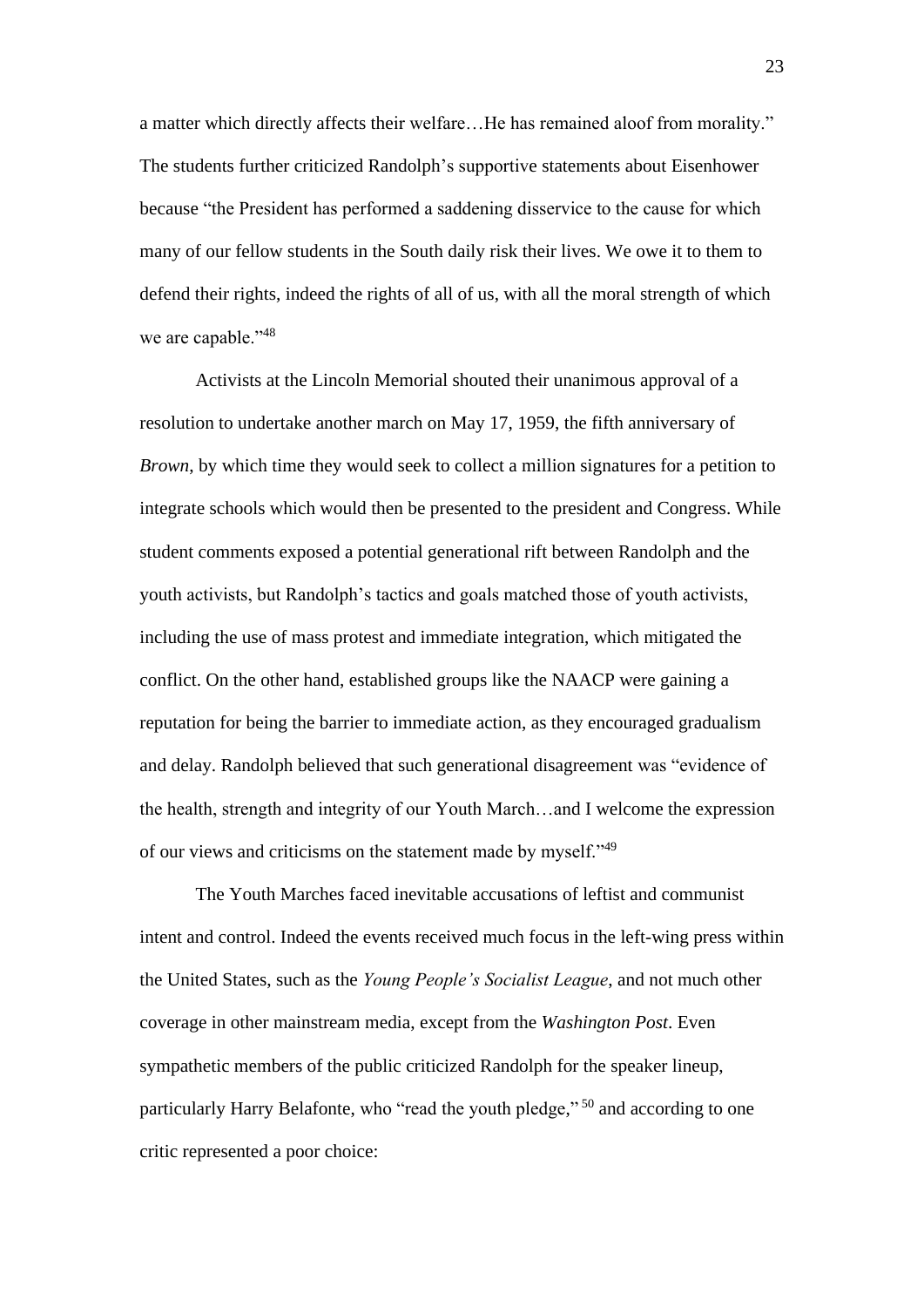unwise from a purely tactical point of view in that it could conceivably give our enemies a chance to raise the extraneous issue of intermarriage and Communism. This can cause confusion in the minds of the public who are not yet sufficiently clear on the race question, who are still too backward to view this objectively, but whom we want to win over to the cause of integrated schools…May I also argue, in the interests of the idealistic youth participating in this moral endeavor, as well as in the interests of the growth and influence of the movement itself, that disavowal of CP support be as adequately stressed in press releases and public statements.<sup>51</sup>

The march organizers turned the predictable accusations of communist infiltration of the event into a sideswipe at "anti-American" groups generally, including segregationists that ignored the word of the US Supreme Court: "The sponsors of the March have not invited Communists or communist organizations. Nor have they invited members of the Ku Klux Klan or the White Citizens' Council. We do not want the participation of these groups, nor of individuals or other organizations holding similar views."<sup>52</sup>

The 1958 event, however, qualified as sufficiently American to make it onto the Armed Forces Radio Service overseas broadcast, which garnered it international publicity. Indeed, Roy Wilkins saw the march as promoting the benefits of a capitalist economy and its education system against communism; segregation, meanwhile, thwarted progress in the arts and sciences: "when electronics, engineering, chemistry, and the atom have sent our world forward to unprecedented speed, education is more necessary than ever…Ignorance and lack of skill not only hurt, but may well destroy."<sup>53</sup>

But Wilkins and other NAACP staffers felt that march organizers were using the NAACP simply for numbers and funding, and openly wondered whether to support a second march. He claimed that the NAACP entailed "a deficit of at least \$85,000 as a result of 1958 operations" and warned of the costs of another mass demonstration. Gloster Current, who represented the NAACP at the 1958 march,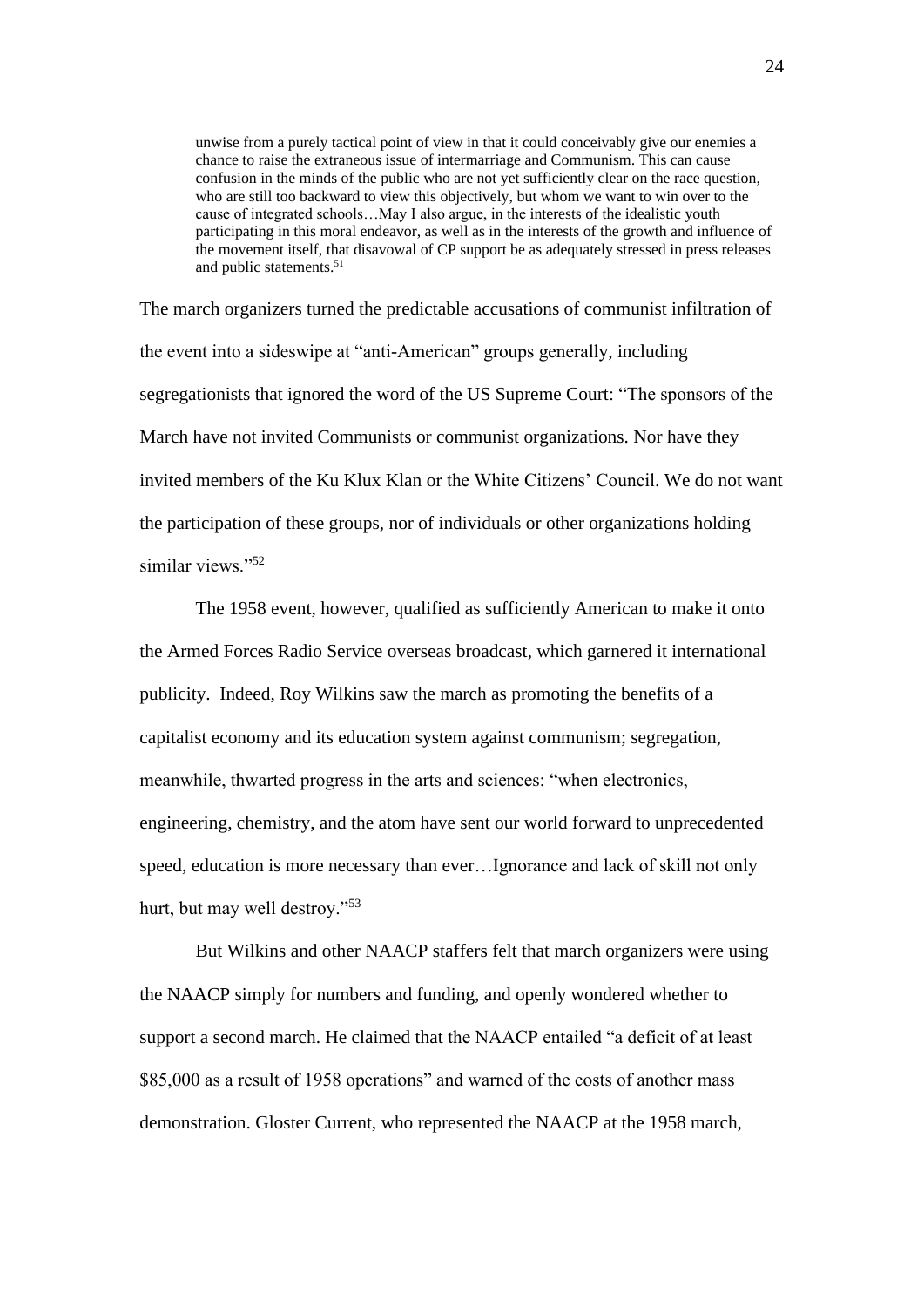reported the event in underwhelming terms to Wilkins, especially the youth delegation being turned away from the White House<sup>54</sup>:

This was the highpoint of the rally, if there was one, and unfortunately it pointed up the 'failure' of the entire affair. There was little enthusiasm in the entire gathering…I am of the opinion that though these spectacles are troublesome and costly, that they do give people who want to demonstrate and to make a trip somewhere, an opportunity to feel they are doing something in this great struggle for democracy. It is better, therefore, that such demonstrations be channeled and have the full support of the Negro community, if this is at all possible, than to give those who always want to criticize the Association, an opportunity to say 'we are not cooperative.'<sup>55</sup>

Indeed, the original choice of May 17, 1959 for the second march indicated a rather stunning lack of regard for NAACP tradition. If it was not changed, the NAACP would have problems supporting the campaign. Wilkins reminded organizers, "May 17 is more or less an 'NAACP Day,'" because *Brown* had been announced on that date in 1954. As per annual tradition, branches were "planning observances." Furthermore, the year 1959 was also the  $50<sup>th</sup>$  anniversary of the NAACP, and thus any participation by its youth groups in outside events that year would "depend upon their schedule." When the NAACP asserted that it would not guarantee any financial assistance to the project, organizers moved the event to April 18. 56

Soon, though, the NAACP changed its tune and supported the idea of another march, seeing it as a recruitment opportunity. After all, Wilkins' eventual public avowal to "fully endorse the March and the Petition Campaign" dovetailed with the NAACP's 50<sup>th</sup> anniversary goal of recruiting 100,000 new youth members. The NAACP's internal position shifted quickly: "therefore, doubly important that we secure a large turn-out of young persons for this very important event." In the spirit of cooperation, the march would be co-coordinated by Bayard Rustin (seen as being in the Randolph orbit) and the NAACP's national youth secretary, Herb Wright. Events and committees leading up to the march tended to be explicitly connected to the NAACP. For example, after the Youth Committee for the march gathered on February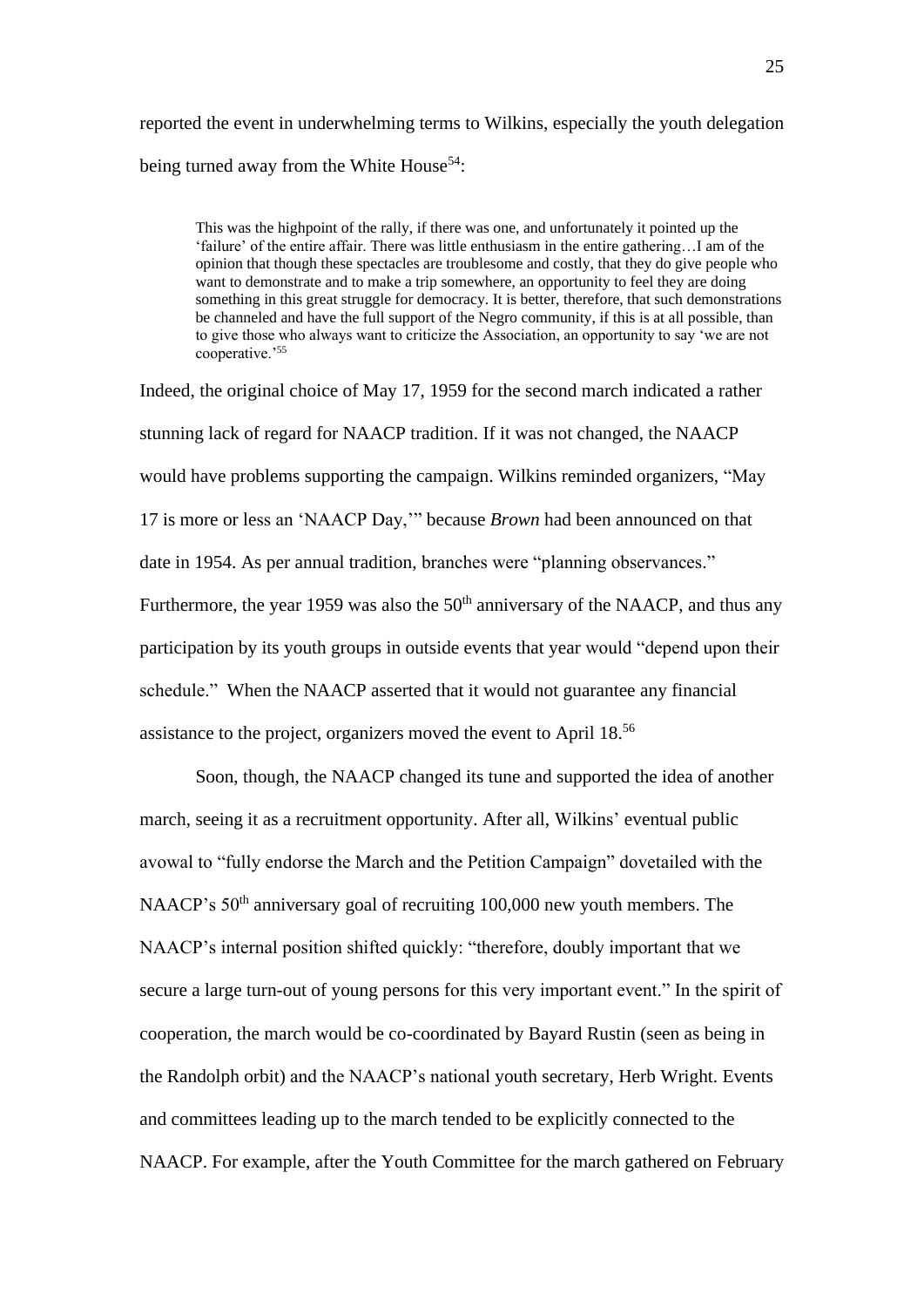14, 1959, the traditional evening formal Valentine fundraiser in aid of the NAACP's anniversary and sponsored by the NAACP Youth and College Division followed the meeting. 57

The financial weight did initially fall upon the NAACP and in early April 1959 Randolph appealed for further support from NAACP branches. Wilkins' reply was to outline the NAACP's original pledge of \$1,500, which was quickly followed by a further \$1,000 and the setting up of an additional "emergency fund" which totaled \$3,000. The NAACP Board felt that "the Youth March is useful activity and unquestionably has enlisted the interest and enthusiasm of young people…Our branches have sponsored buses and have contributed generally to the effort." But the march had become a costly undertaking; organizers raised an additional \$5,000 through a dinner hosted by Harry Belafonte and Sidney Poitier and paid off a \$4,000 debt only after Rustin organized a Count Basie and Odetta benefit concert in May at Hunter College Auditorium. 58

Between the two marches, the NAACP experienced a vast increase in membership of its Youth Councils, and its leaders began to sense that the organization had to expand its definition of the capabilities of youth. Contemporary youth direct activism vastly increased during the late 1950s and early 1960s and it was during the period between the two youth marches that the NAACP finally started to link its future to these movements. Oklahoma City's NAACP Youth Council reported 2,000 new members in a four-week period in 1958; Philadelphia reported 1,100; Cleveland 1,000. Yet even within this reinvigorated climate, there also crept a growing disquiet toward the established civil rights organizations from Black youth. Direct action became more popular and apparently effective, as evidenced by gains in Wichita, Kansas, and in Baltimore, Maryland. The NAACP was losing its monopoly on youth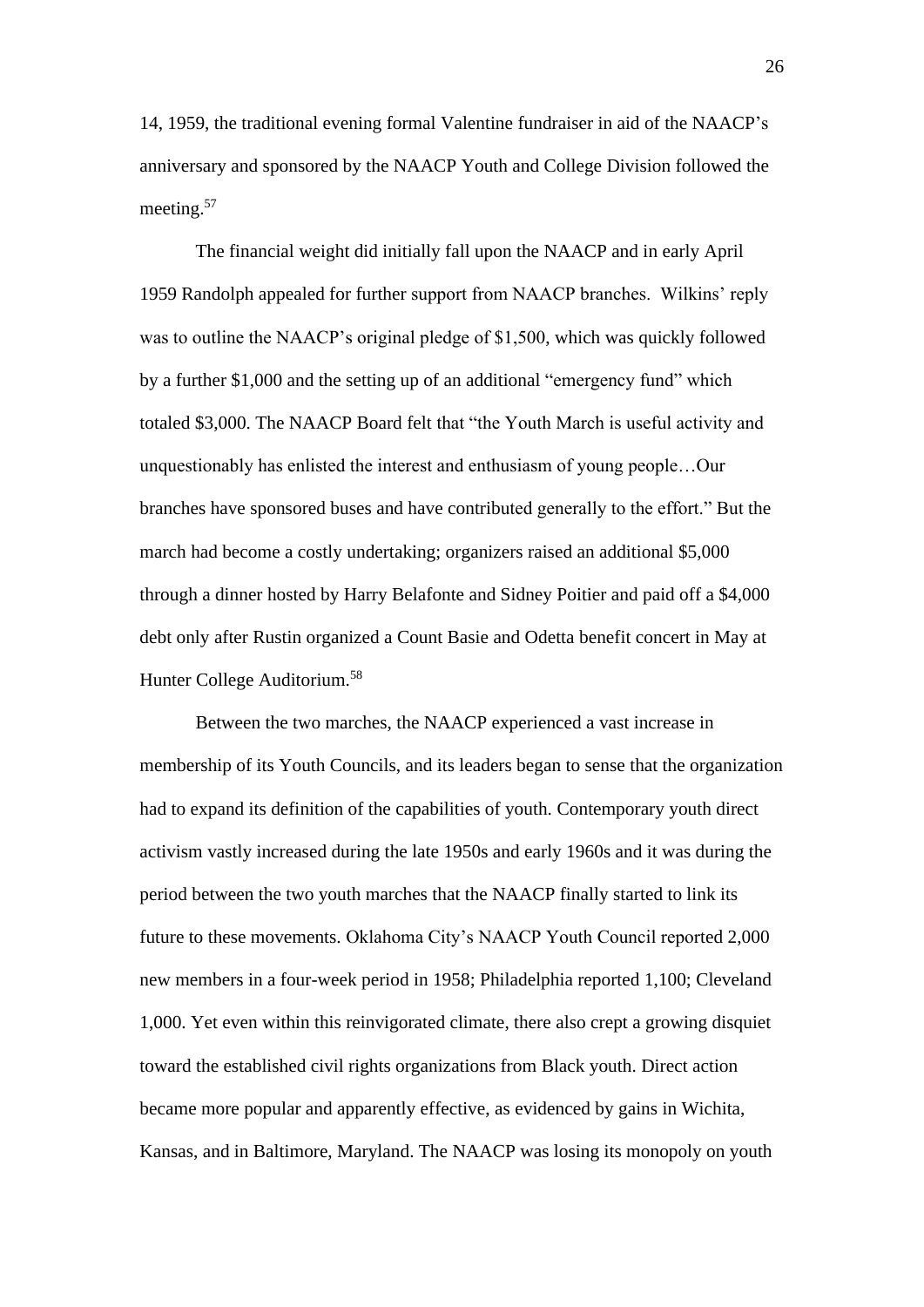activism as groups sought independence from the establishment. In Baltimore, for example, the NAACP had competition from local independent youth groups in the late 1950s, such as the Civic Interest Group (CIG), and from SNCC and the Congress of Racial Equality (CORE) as the 1960s progressed. Herb Wright disclosed in 1958<sup>59</sup>:

Several branch presidents refused to allow their youth councils to participate in 'sit-down' protests…As a result of this attitude, many of the young people have become dejected and have resigned their memberships in the organization. One of the results of the [NAACP Youth Career] conference [in Torrington, Connecticut] was an understanding among branch presidents, that youth council members can, and will be allowed to participate in such projects as long as they are properly planned and coordinated by the chairman of the Youth Work Committee of the adult branch.<sup>60</sup>

Many in the NAACP still desired to keep control over youth activists in order to continue a certain style of activism. Wright often seemed to be temperamentally at odds with this structured organizing of youth within the NAACP and was generally receptive to the idea of encouraging recruitment through social events and decentralized planning of activism. Wright, who had personal experience as a youth activist in the 1940s, perceived that "one of the major deterrents to larger youth participation in community and civic programs is indifference and negative attitudes among adult leaders."<sup>61</sup>

Indicating the zeitgeist of youth enthusiasm, the April 18, 1959 march was significantly larger than the prior one; approximately 26,000 people participated. But the march had been denied use of the Lincoln Memorial, which held significant symbolic weight as the setting for a growing tradition of Black protest. After a march along Pennsylvania Avenue the crowds gathered at the Sylvan Theater at the foot of the Washington Monument. When this site had been proposed for the Prayer Pilgrimage in 1957, NAACP attorney at the Washington Bureau, Clarence Mitchell, explained $62$ :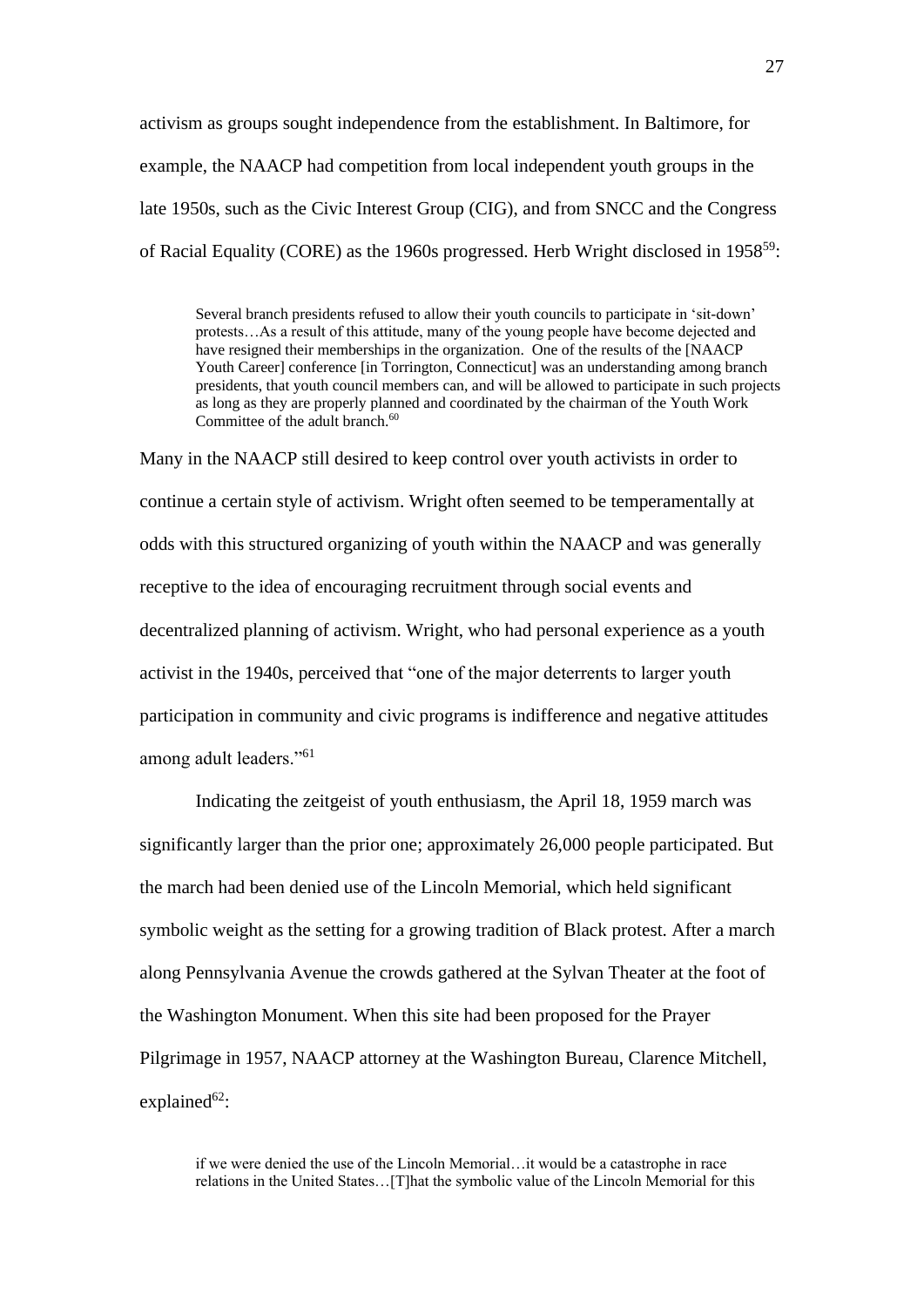meeting was of tremendous importance in overcoming the despair, disillusionment and anger which have been generated by recent acts of racial violence and intimidation in the South.... [E]very newspaper in the country would regard that kind of thing as contemptuous treatment by the U.S. Government and the resentment among colored people would reach unpredictable heights.<sup>63</sup>

March organizers accepted this slight, however, because the event was larger than in 1958 and this time they had access to federal officials.

Part of the increased numbers for the second march came from its national representation. Whereas the first march primarily was populated by people from the East Coast, this time buses came from the Midwest, California, Alabama, the Mississippi Delta, and the South more generally. The largest cohort came from New York and the northeast, including a group of Puerto Ricans situated in Harlem who sought sponsorship from the CIO-AFL to attend. As Rustin correctly predicted, "the 1958 March was an action planned and carried out primarily by people on the East Coast. The Youth March in 1959 will be much broader. We hope to have contingents from all parts of the nation." Some young people wanted to attend the march but lacked the funds and could not find sponsorship. Herb Wright could only suggest to Wilberforce University students who could not find a way to get to the march from Ohio that they sponsor a "dance on campus or some other kind of activity through which to raise funds to underwrite this project."<sup>64</sup>

Martin Luther King, healed from his stabbing wound in the previous year, spoke to the gathering, as did Randolph. Describing the youthful crowds who "intermingled like the waters of a river, I see only one face, the face of the future." King felt that American youth had "shown themselves to be highly alert, highly responsible young citizens":

Thus, the Negro, in his struggle to secure his own rights is destined to enlarge democracy for all people, in both a political and a social sense…You have awakened on hundreds of campuses throughout the land a new spirit of social inquiry to the benefit of all Americans.<sup>65</sup>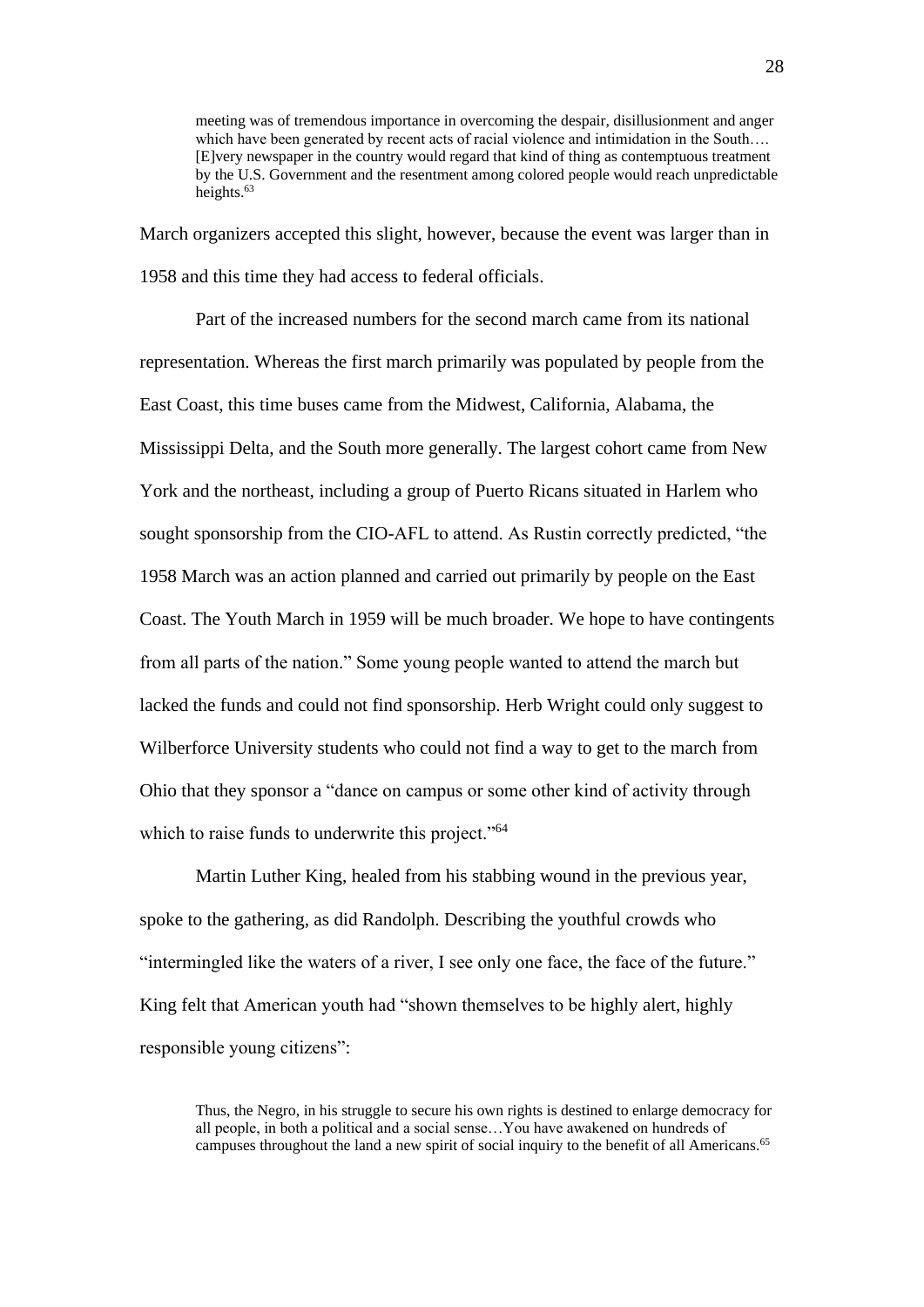King pronounced his traditional exhortation to Black Americans, in this case African American youth, that they were the new Israelites who would lead America from the desert of apartheid to the promised land of true democracy.<sup>66</sup> Meanwhile, Randolph's opening remarks highlighted the centrality of youth activism while using traditional tropes of mainstream American politics alongside the importance of education as a signifier to overcome racism:

Youth and their allies have come back to Washington because, in this fleeting moment of history, the problem of integrated schools has become the conscience of the nation. We have returned to our Nation's Capital today with a democratic participation in a great mass demonstration by youth and adult to indicate the uncompromising commitment of American youth to the principle of the God-given right of every child, regardless of race or color, to secure an education in the public schools free from the insult of discrimination…We have come to Washington because it is the heart not only of America but of the free world. It is the Capital to which rulers from all nations of the world come to discuss their problems and seek support and cooperation from the President of our country, the most powerful ruler in the world today…There can be no civil rights except within the framework of a democratic society.<sup>67</sup>

Randolph concluded his speech by emphasizing his "unqualified support" for

President Eisenhower and the statement was placed into the Congressional Record by

Sam Rayburn, the Speaker of the House of Representatives.<sup>68</sup>

Unlike the previous year when they ignored such rhetoric, this time youth activists pushed back more stridently against Randolph's Cold War rhetoric, to the disdain of Wilkins and other anti-communists. Gloster Current observed that youth representatives from New York were "purveyors of the party line" critical tone of the march. Current felt "particularly disturbed by the remarks" of a student from Hunter College who had criticized Randolph's anti-communist statements as

"unnecessary...red baiting"<sup>69</sup>:

I felt it incumbent upon me to take issue with the young man from Hunter College pointing out the contribution of Mr. Randolph in the past…who had given his life to the struggle; that the Youth March had a unique experience of receiving cooperation from a wide variety of religious, civic, labor and other groups, which would not have been possible were it not for the respect for Mr. Randolph's leadership and integrity.70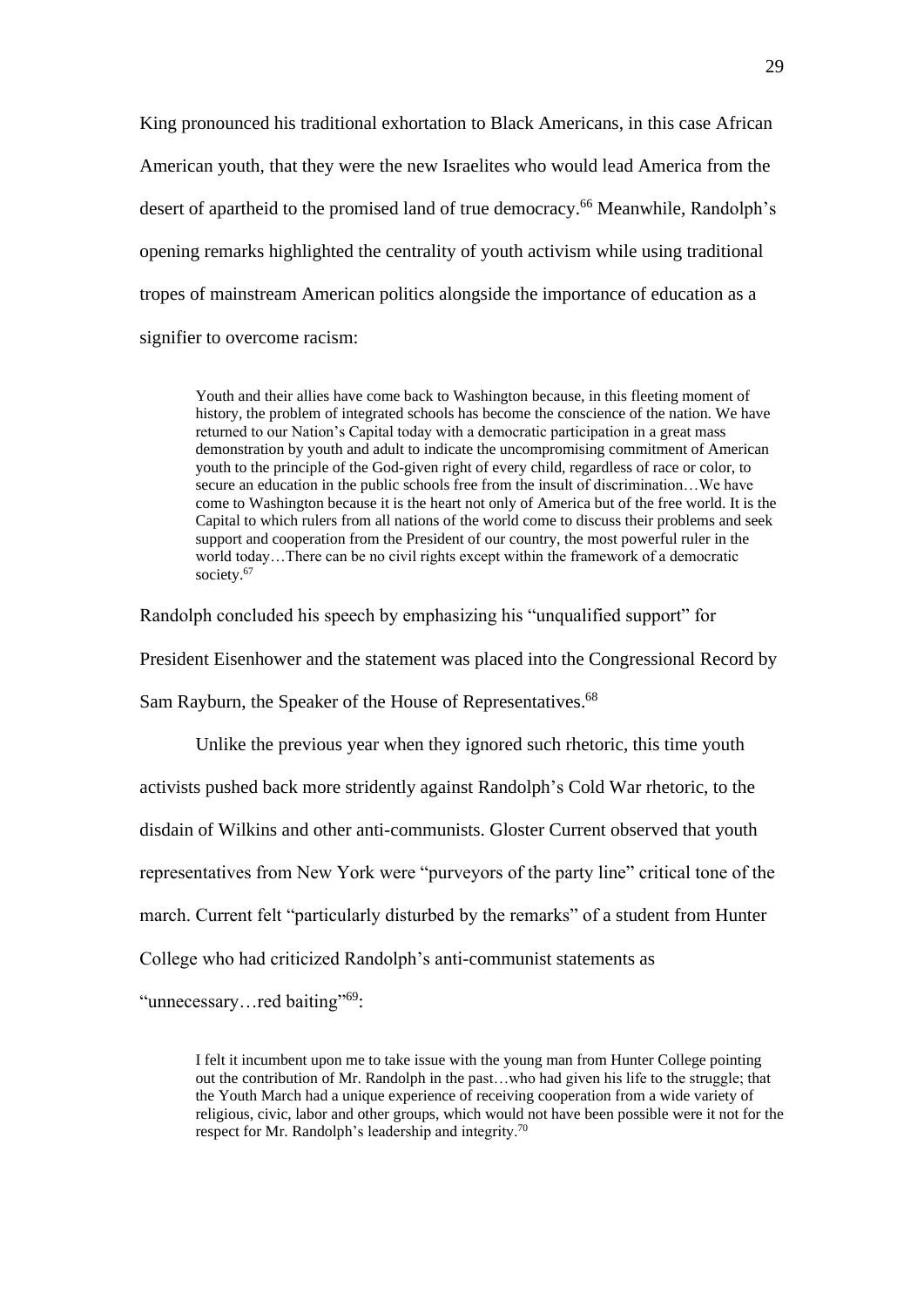Student criticism overlooked Randolph's condemnation of colonialism in Africa as paralleling American racism, a concept developed by another speaker on the day, Kenyan labor leader Tom Mboya. But Randolph did not take it personally, nor did he believe that such resistance would "indicate the existence of any considerable procommunist sentiment among the student groups that participated in the Youth March." Wilkins added his own red-baiting critique of the youth activists, writing that "any group which winces at the comparatively mild (but positive) statements…raises a suspicion in my mind."<sup>71</sup>

The 1959 Youth Petition, signed by over 400,000 people, expressed the demands of the marchers. These demands included: passage of the Douglas-Javits-Celler civil rights bill; federal powers to enforce school integration; formal acceptance of the petition by federal institutions; and the liberation of Asbury Howard Jr, who had been sentenced to a chain gang in Alabama after attempting to protect his father who had been attacked during a voting rights campaign. The petition was successfully presented at the White House by Congressman Charles Diggs of Michigan, who had accepted the petition at the march and "promised to do everything in his power to see that they were entered into [the] Congressional Record and brought to the attention of the proper authorities."<sup>72</sup>

Federal recognition of the march had come to be an important goal for organizers, and the 1959 march committee made far more resolute plans for official White House acknowledgement of the event than it had in 1958, when organizers symbolically called out Eisenhower in absentia. Randolph declared "that this is a movement to be reckoned with and reflects a new stirring of hitherto passive youth…. This will be the first interracial youth delegation to present a program on civil rights" to Eisenhower "since he took office." The delegation that went to the White House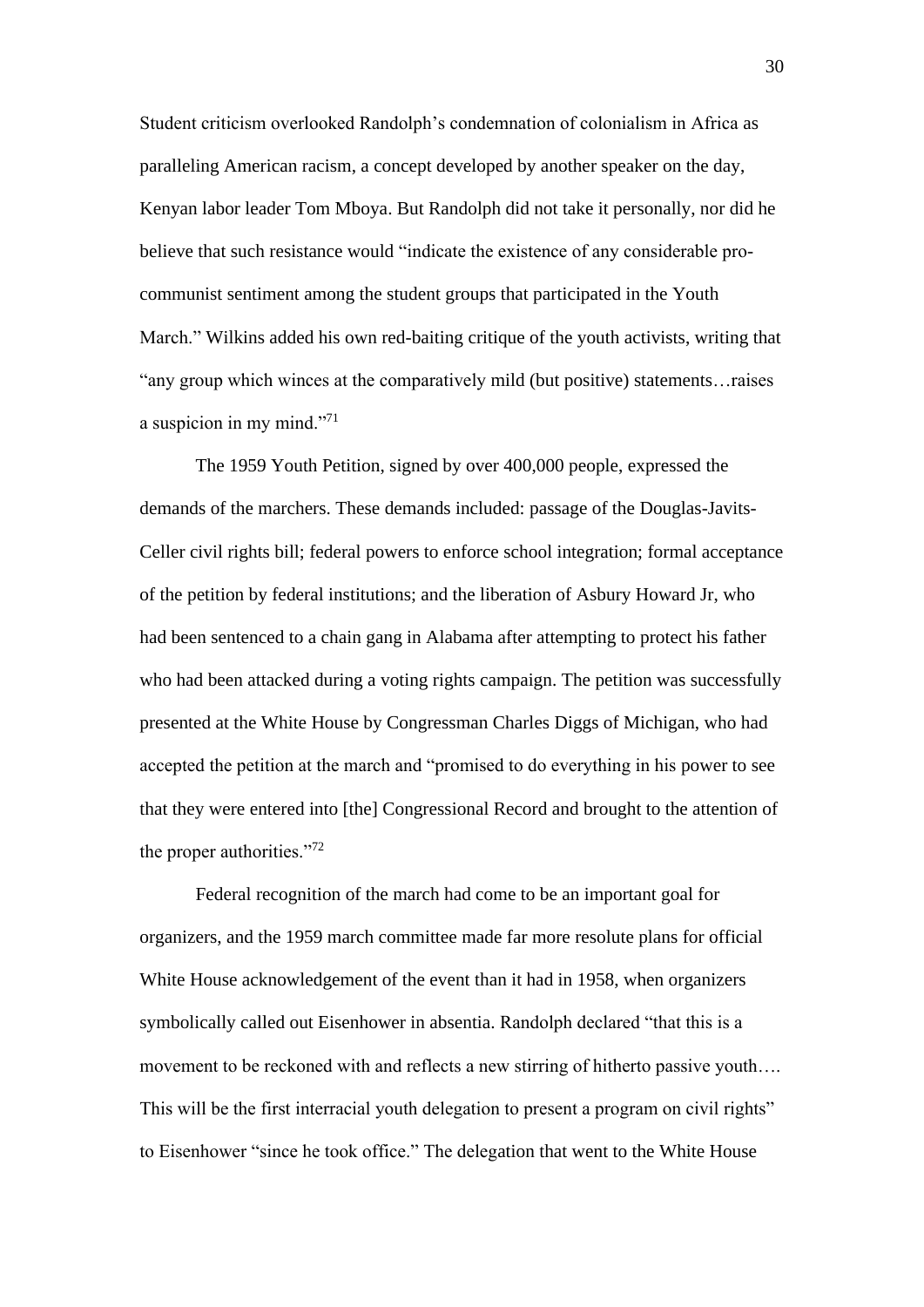included two students, both women, nominated by the NAACP who exemplified the model student approach to activism, classic demonstrations of the organization's lean toward respectability as the hallmark of readiness for citizenship.<sup>73</sup> Josephine Boyd, from Greensboro, North Carolina, was selected for her "outstanding scholastic accomplishment," and Sallye Phillips from Hartshorne High School, Oklahoma, was "a straight 'A' student and has just been elected the first Negro valedictorian of her graduating class." Reginald Green and Harlon Joye were among the white youth representatives to the executive mansion. While there was federal government recognition of the event, the president did not personally receive the delegation. Instead, Eisenhower's special assistant John Morgan received the petition in a 15 minute meeting at the White House. Vice President Richard Nixon would not receive the petition in Congress but Sam Rayburn did. Reports claimed that Morgan "showed interest" and promised that the federal government would "place its weight behind the movement for the integration of the schools."<sup>74</sup>

Some activists suggested that the Youth Marches coalesce into an annual, permanent movement, like the wartime MOWM, with Rustin touted as director of the new group to orchestrate demonstrations and political conventions in various cities, but that idea seems to have been abandoned by June 1959. Randolph supported the notion but the NAACP did not. Randolph urged that activists "must make pilgrimage after pilgrimage to Washington to keep the issue of human dignity alive in America in particular and the world in general." Gloster Current, at a meeting of march leaders and participants, questioned the usefulness of such a new organization and felt that the marches had "served its purpose [and] had no real justification for further activities in Washington." The NAACP also opposed a proposal to create a permanent youth lobby in the nation's capital, because such an assemblage would compete with its own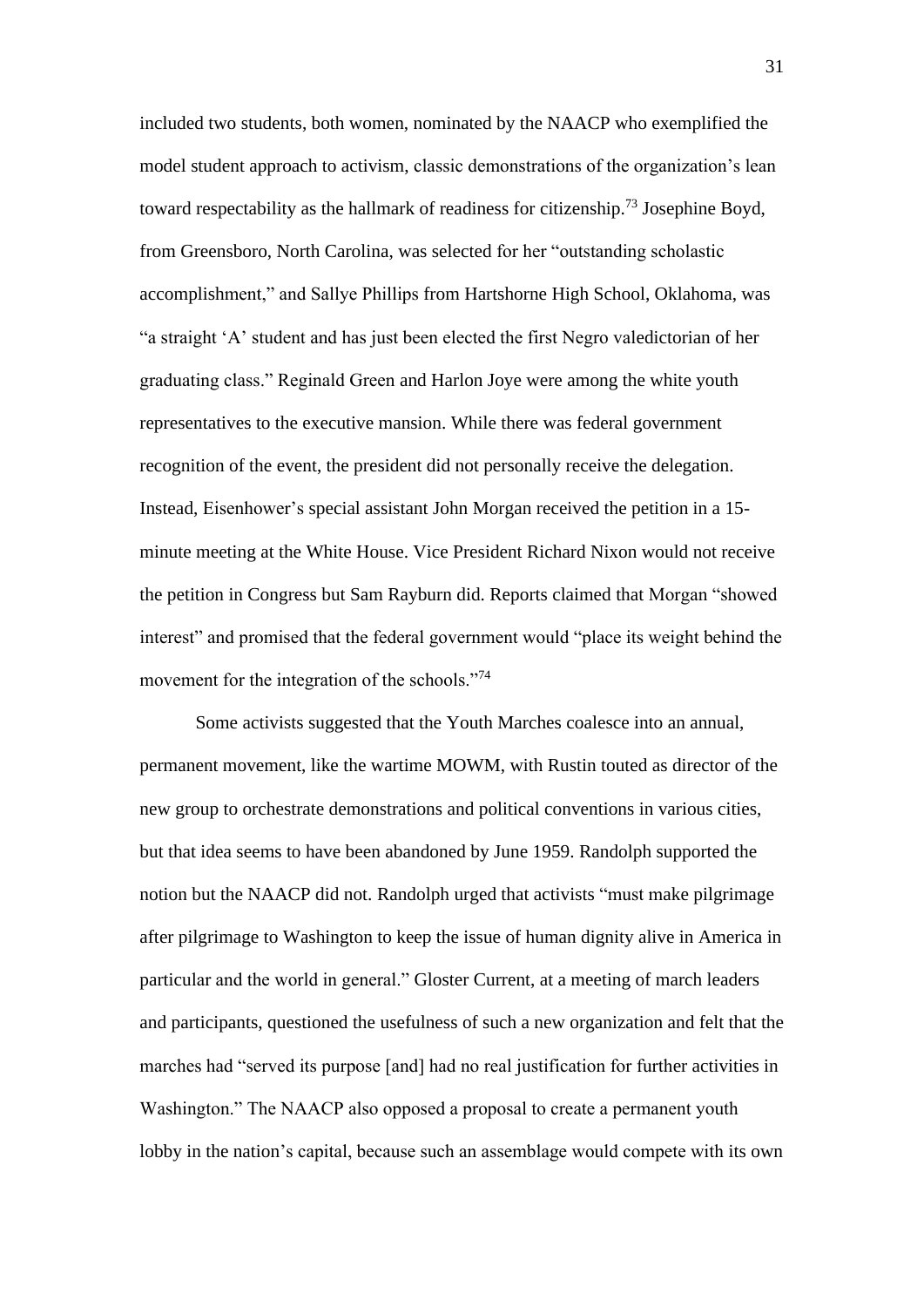youth organizations. Wilkins declared the NAACP to be "competent and oriented to filling all needs of the movement, from specialist tasks to mass action projects…Whatever they do is duplicatory." One of the major issues at the start of any 1950s civil rights campaign, especially as the movement transformed to include more direct action, was whether the NAACP was "with it, opposing it, [or] faking cooperation."<sup>75</sup>

The breach by young activists with the adult movement that had been brewing through the late 1950s fully opened with the formation of SNCC. Indeed, King saw the Youth Marches as playing a vital role in this process because they were "an important project not only for our ultimate goal of dignity and freedom, but more importantly because it permits our youth, Negro and white, to engage in a great social struggle by means that are consistent with the way of sacrifice and love – they have only to persuade and walk." Even the NAACP came around to this way of thinking. Wilkins admitted in 1959 that "children helped, too, by their determination and courage and by their exemplary behavior," although his ensuing speeches invariably credited the success of *Brown* to the NAACP while remaining silent on the Youth Marches of 1958 and 1959 or about independent youth activism in general. But by the time of the sit-ins during 1960, Herb Wright's actions reflected the change in NAACP values. He organized an Emergency Conference on Youth to help teach younger activists "effective methods" of protest so that they could develop into a national movement, hopefully under establishment tutelage, but even the NAACP would have to accept that its dominance over youth activism had forever ended. This article has argued that the Youth Marches of 1958 and 1959 played a key role in that evolutionary process.<sup>76</sup>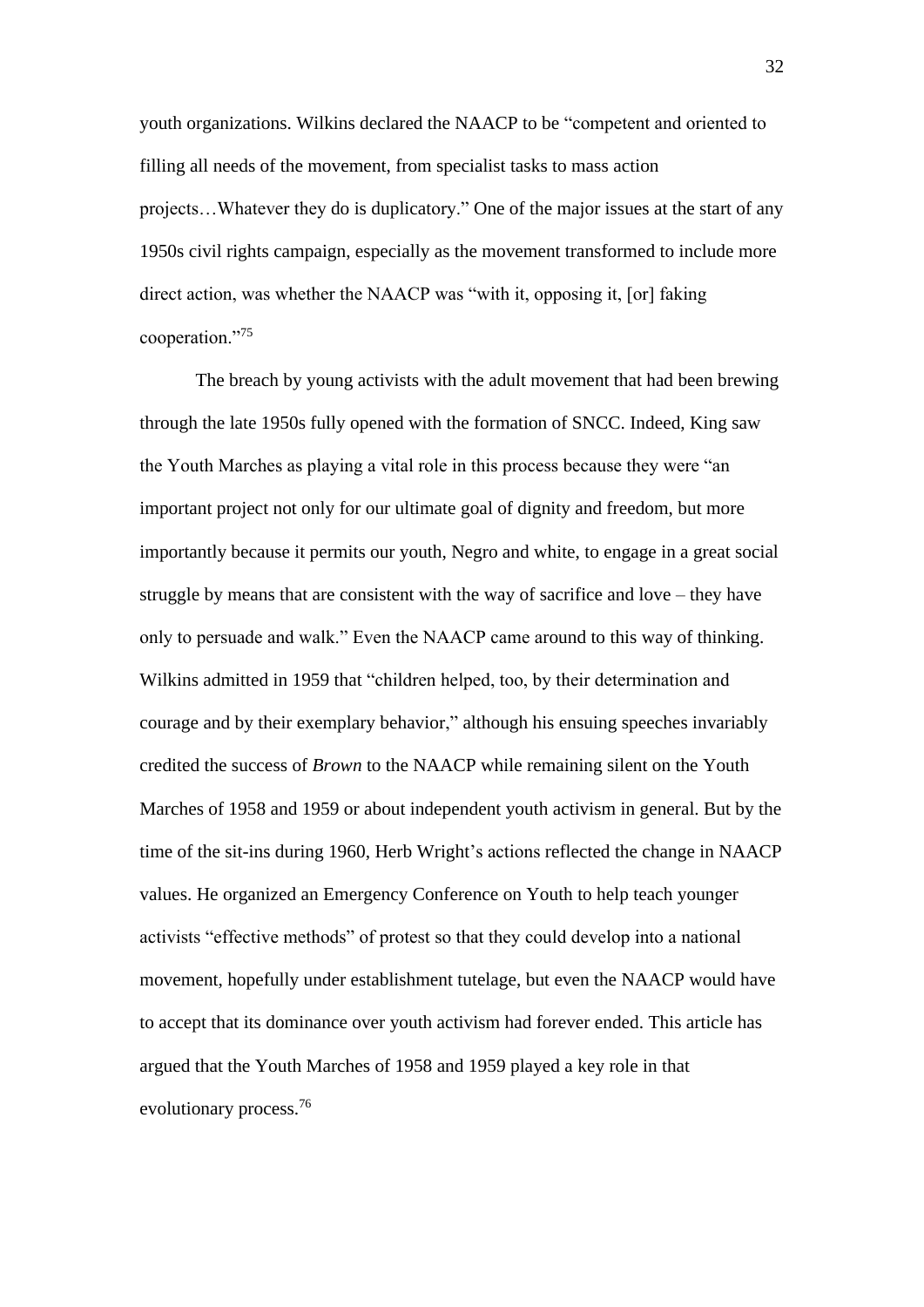4 John Lewis, "Speech at the March on Washington," August 28, 1963, accessed

https://voicesofdemocracy.umd.edu/lewis-speech-at-the-march-on-washington-speech-text/ <sup>5</sup> Report of the National Youth Work Committee, July 13-19, 1959, Group III, box a-8, folder 8, NAACP Papers, Manuscript Division, Library of Congress Washington, DC (hereafter "NAACP Papers").

<sup>6</sup> Herbert Wright to Frank T. Simpson, June 25, 1958, Group III, box a-8, folder 3, NAACP Papers; Workshop 1, Youth: Meeting the Challenge of Change, report, 49<sup>th</sup> Annual NAACP Convention, Cleveland, Ohio, July 8-13, 1958, ibid.

<sup>7</sup> Resources in Negro Youth, Feb. 1940, Group II, box e-45, folder 6, NAACP Papers.

<sup>8</sup> Prayer Pilgrimage for Freedom, Lincoln Memorial, May 17, 1957, program, box 34, folder 10, Rustin Papers; Prayer Pilgrimage for Freedom, press release, n.d., 1957, ibid; Press Statement, A. Philip Randolph, October 25, 1958, box 49, folder 3, Rustin Papers; Statement by A. Philip Randolph at Youth March Rally, Hotel Theresa, September 19, 1958, box 49, folder 3, Rustin Papers.

<sup>9</sup> Scott A. Sandage, "A Marble House Divided: The Lincoln Memorial, the Civil Rights Movement, and the Politics of Memory, 1939-1963," *Journal of American History* vol. 80, no.1(1993): 135-167. <sup>10</sup> Howard Zinn, *SNCC: The New Abolitionists* (Boston, MA.: Beacon Press, 1968, original printing 1964), 2, 7, 13, 14.

<sup>11</sup> Peter Ling, "Uneasy Alliance: The NAACP and Martin Luther King," in Kevern Verney and Lee Sartain, *Long is the Way and Hard: One Hundred Years of the National Association for the Advancement of Colored People (NAACP)* (Fayetteville: University of Arkansas Press, 2009), 63-64; Barbara Ransby, *Ella Baker and the Black Freedom Movement: A Radical Democratic Vision* (Chapel Hill: University of North Carolina Press, 2003), 215, 219.

<sup>12</sup> John Kirk, *Redefining the Color Line: Black Activism in Little Rock, Arkansas* (Gainesville: University Press of Florida, 2002); Rebecca de Schweinitz, *If We Could Change the World: Young People and America's Long Struggle for Racial Equality* (Chapel Hill: University of North Carolina Press, 2009); Thomas L. Bynum, *NAACP Youth and the Fight for Black Freedom, 1936-1965* (Knoxville: University of Tennessee Press, 2013); Prudence Cumberbatch, "What the Cause Needs Is a Brainy and Energetic Woman: A Study of Female Charismatic Leadership in Baltimore," in *Want to Start a Revolution?: Radical Women in the Black Freedom Struggle*, eds. Jeanne Theoharis, Dayo Gore, and Komozi Woodard (New York: NYU Press, 2009); Gretchen Cassel Eick, *Dissent in Wichita: The Civil Rights Movement in the Midwest, 1954-*72 (Urbana: University of Illinois Press, 2001); Gregg L. Michel, *Struggle for a Better South: The Southern Student Organizing Committee* (New York: Palgrave Macmillan, 2004); Erik S. Gellman, *Death Blow to Jim Crow: The National Negro Congress and the Rise of Militant Civil Rights* (Chapel Hill: University of North Carolina Press, 2012); Lee Sartain, *Borders of Equality: The NAACP and the Baltimore Civil Rights Struggle, 1914-1970* (Jackson: University of Mississippi Press, 2013).

<sup>13</sup> de Schweinitz, *If We Could Change the World*, 311; Jennifer Ritterhouse, *Growing Up Jim Crow: How Black and White Southern Children Learned Race* (Chapel Hill: University of North Carolina Press, 2006), 203-204; Jon H. Hale, "Future Foot Soldiers or Budding Criminals: The Dynamics of High School Student Activism in the Southern Black Freedom Struggle," *Journal of Southern History* vol.84, no. 3 (2018): 618-619, 634.

<sup>14</sup> Herbert Wright to Frank T. Simpson, June 25, 1958, Group III, box a-8, folder 3, NAACP Papers; Workshop 1, Youth: Meeting the Challenge of Change, report, 49<sup>th</sup> Annual NAACP Convention, Cleveland, Ohio, July 8-13, 1958, ibid.

<sup>15</sup> Roy Wilkins address to Freedom Fund Dinner of Chicago NAACP branch, June 12, 1959, box 54, folder 6, Roy Wilkins Papers, Manuscript Division, Library of Congress Washington, DC (hereafter "Wilkins Papers"); Wilkins speech to Jamaica, New York, branch Freedom Fund Dinner, October 26, 1959, ibid; Resources in Negro Youth, February 1940, Group II, box e-45, folder 6, NAACP Papers; Workshop I, Youth: Meeting the Challenge of Change, report, 49<sup>th</sup> Annual NAACP Convention, Cleveland, Ohio, July 8-13, 1958, ibid; de Schweinitz, *If We Could Change the World*, 236-37; Charles Payne, *I've Got the Light of Freedom: The Organizing Tradition and the Mississippi Freedom Struggle* (Berkeley: University of California Press, 1995), 417.

<sup>&</sup>lt;sup>1</sup> Cited from Mrs. Ruby Gill to A. Philip Randolph, July 11, 1959, box 35, folder 2, A. Philip Randolph Papers, Manuscript Division, Library of Congress, Washington, DC (hereafter "Randolph Papers"). <sup>2</sup> Telegram, April 17, 1959, box 35, folder 1, Randolph Papers.

<sup>3</sup> Statement by A. Philip Randolph and Martin Luther King, press release, n.d. 1960, box 34, folder 13, Bayard Rustin Papers, Manuscript Division, Library of Congress, Washington, DC (hereafter "Rustin Papers").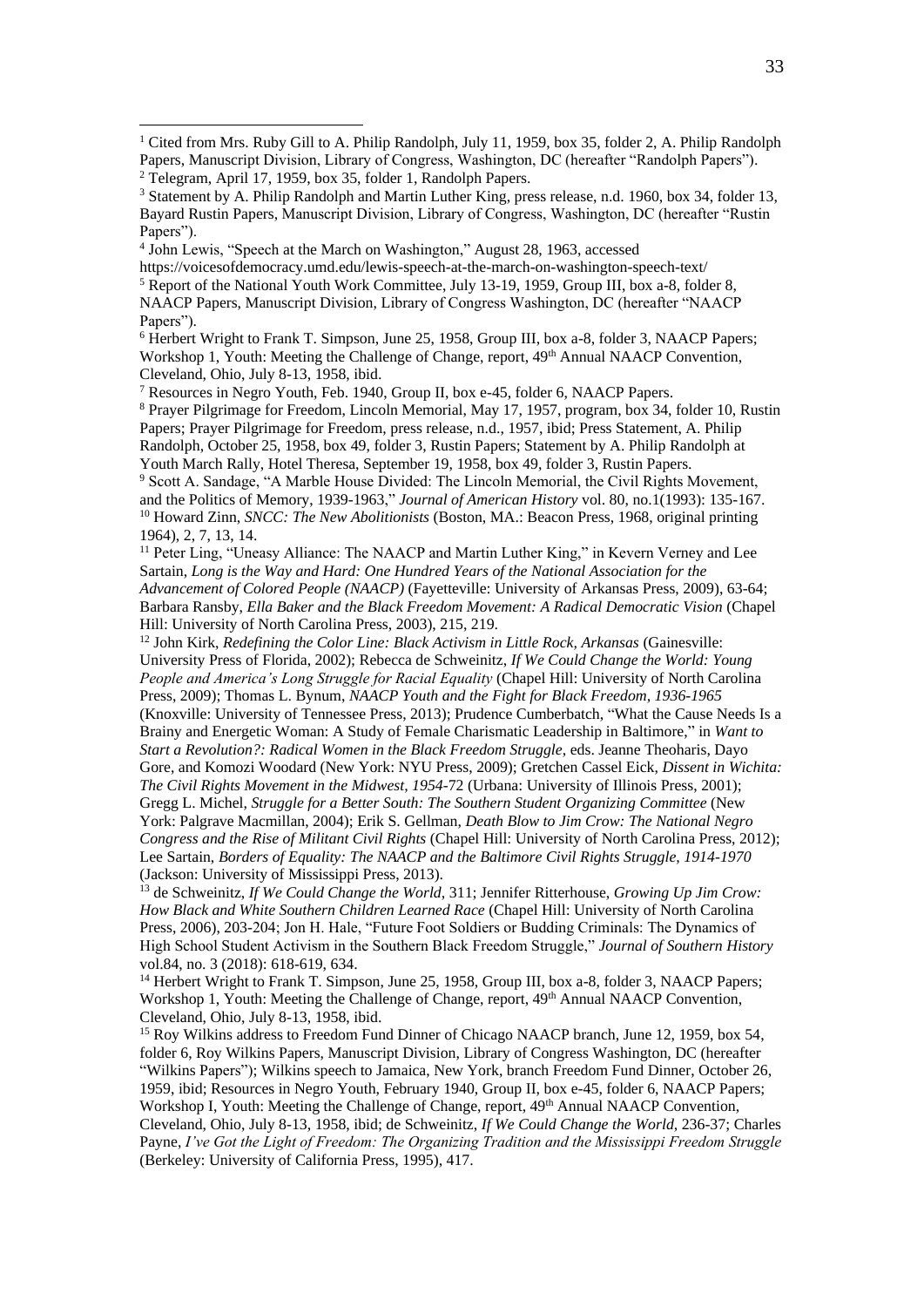<sup>16</sup> Open letter to the President from Muriel I. Symington, *Arkansas State Press*, November 7, 1958, box 34, folder 11, Randolph Papers; Resources in Negro Youth, February 1940, Group II, box e-45, folder 6, NAACP Papers; Committee on Youth Services, National Social Welfare Assembly, October 22, 1959, Group III, box e-53, folder 6, NAACP Papers.

<sup>17</sup> Ibid; Bynum, *NAACP Youth*, 155: The Youth Council's age range was set from 16 to 25 in 1938.  $^{18}$  Welcome address by A. Philip Randolph, honorary chair, White House Conference 'To Fulfill These Rights,' press release, 1966, box 34, folder 1, Randolph Papers.

<sup>19</sup> C. R. Darden to President Dwight D. Eisenhower, January 17, 1956, Group III, box a-229, folder 4, NAACP Papers; Flyer: Emmett Till is Alive, American Anti-Communist Militia, ibid; Press Statement, A. Philip Randolph, October 25, 1958, box 49, folder 3, Rustin Papers; Davis W. Houck and Matthew A. Grindy, *Emmett Till and the Mississippi Press* (Jackson: University Press of Mississippi, 2008), 7.

 $^{20}$  Roy Wilkins to J. P. Coleman, attorney general of Mississippi, January 9, 1956, box 49, folder 3, Rustin Papers; NAACP press release, October 17, 1955, ibid; NAACP Press Release, Youth Protest Rally on Till Case, October 11, 1955, Group II, box a-424 folder 4, NAACP Papers; Herbert Wright to Gloster Current, memo, November 21, 1955, ibid; Camille J. Carter to dear Christian friend, September 1955, ibid, folder 3; Alvin Simon, president of New York State Conference of Youth Councils and College Chapters to branches, October 6, 1955, ibid, Group III, box a-424, folder 4.

<sup>21</sup> Camille J. Carter to President Dwight D. Eisenhower, September 1955, Group II, box a-424, folder 4, NAACP Papers.

 $^{22}$  Herbert Wright to Youth Officer, September 20, 1955, ibid; Wright to Gloster Current, September 26, 1955, Group III, box e-53, folder 3, ibid; Sartain, *Borders of Equality*, 122-23.

 $^{23}$  Daisy Bates could not make the march due to an imminent circuit court of appeals decision. A. Philip Randolph to Dr. John Brooks, New Lincoln High School, October 18, 1958, box 35, folder 1, Randolph Papers; Citations awarded by the Youth March for Integrated Schools to the Following Americans for their Contribution to Democracy, n.d., 1958, box 34, folder 10, ibid; Daisy Bates to Randolph, October 23, 1958, box 35, folder 10, ibid; A. Philip Randolph to Daisy Bates, March 14, 1959, box 35, folder 2, ibid.

<sup>24</sup> Sandage, "A Marble House Divided."

 $\frac{25}{25}$  New York Youth Division to National Executive Committee for March on Washington for Jobs and Equal Participation in National Defense, meeting held June 28, 1941, Group II, box a-415, folder 3, NAACP Papers.

<sup>26</sup> Walter White to the New York Division for the Negro March on Washington Committee, July 14, 1941, ibid.

<sup>27</sup> Pauli Murray to George S. Schuyler, July 31, 1942, ibid, folder 5.

<sup>28</sup> NAACP press release, July 20, 1942, ibid.

<sup>29</sup> Adam Clayton Powell, speech, Prayer Pilgrimage for Freedom, May 17, 1957, Group IX, box 191, folder 7, NAACP Papers; Walter White to Daisy Lampkin, April 2, 1942, Group II, box a-416, folder 1, ibid; Address by A. Philip Randolph in Chicago Coliseum, June 26, 1942, ibid; *Des Moines Register*, May 1957, box 53, folder 3, Randolph Papers.

<sup>30</sup> Roy Wilkins to A. Philip Randolph, September 22, 1958, box 32, folder 12, Brotherhood of Sleeping Car Porters Records, Manuscript Division, Library of Congress Washington, DC, (hereafter "BSCP Records").

<sup>31</sup> Dear Reverend, letter, Youth March for Integrated Schools, September 11, 1958, box 34, folder 10, Randolph Papers.

<sup>32</sup> *Washington Post*, October 6, 1958; A. Philip Randolph to sir and brother, September 30, 1958, box 35, folder 1, Randolph Papers; Randolph to Meyer E. Stern, United Packinghouse Workers, October 15, 1958, ibid; Randolph to Sergeant William Bracey, October 13, 1958, ibid.

<sup>33</sup> Roy Wilkins to A. Philip Randolph, September 22, 1958, box 32, folder 12, Brotherhood of Sleeping Car Porters Records, Manuscript Division, Library of Congress Washington, DC, (hereafter "BCSP Records").

<sup>34</sup> There were 980 Youth Councils and 887 College Chapters in 1958; Miss Lucille Black to Herbert Wright, memo, November 28, 1958, Group III, box e-53, folder 6, NAACP Papers; Roy Wilkins to A. Philip Randolph, September 12, 1958, ibid, box a-334, folder 11.

 $35$  A. Philip Randolph to Roy Wilkins, October 6, 1958, box 32, folder 12, BSCP Records; Randolph to Wilkins, October 15, 1958, ibid, folder 11.

<sup>36</sup> Ibid; Press Statement, A. Philip Randolph, October 25, 1958, box 49, folder 3, Rustin Papers.  $37^3$  Roy Wilkins to Herbert Wright, September 17, 1958, Group III, box a-334, folder 11, NAACP Papers; Wilkins to Eastern Seaboard branch officers, September 19, 1958, ibid; Wilkins to A. Philip Randolph, September 22, 1958, ibid; Randolph to Wilkins, September 17, 1958, ibid.

<sup>38</sup> Dear Reverend, letter, Youth March for Integrated Schools, September 11, 1958, box 34, folder 10, Randolph Papers; Roy Wilkins to A. Philip Randolph, September 12, 1958, Group III, box a-334, folder 11, NAACP Papers; Eugene Davidson to Randolph, September 24, 1958, ibid.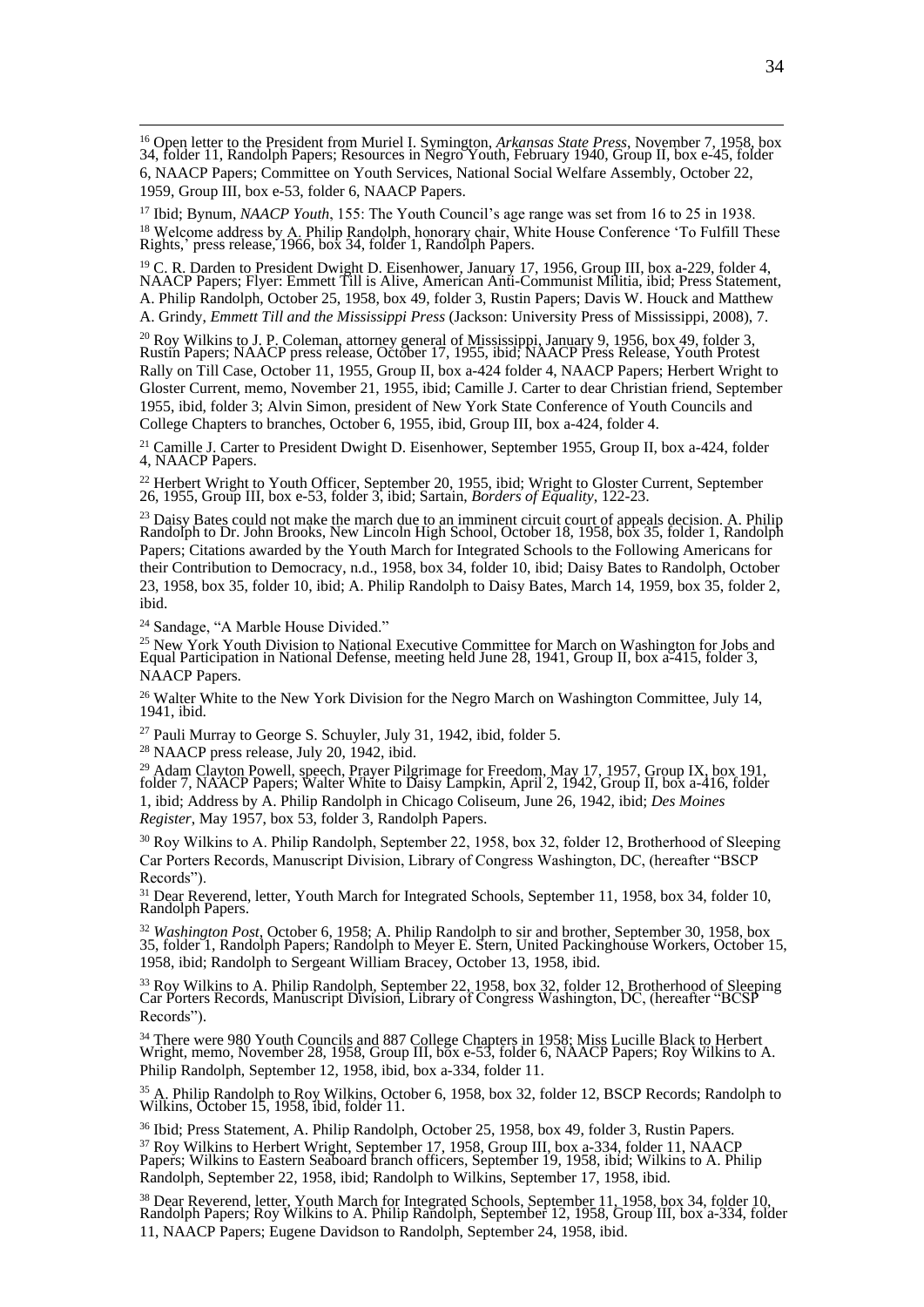<sup>39</sup> A. Philip Randolph, Ralph Bunche, Jackie Robinson to 'dear friend', September 11, 1958, box 49, folder 3, Rustin Papers.

<sup>40</sup> Daisy Bates, Ralph Bunche, Martin Luther King, Jackie Robinson, Roy Wilkins, A. Philip Randolph to 'dear friend and co-worker,' September 19, 1958, ibid.

<sup>41</sup> P. A. Stephens to NAACP, October 15, 1958, Group III, box a-334, folder 11, NAACP Papers: Florence V. Lucas to Wilkins, November 3, 1958, ibid.

<sup>42</sup> Urgent Note: Date of Youth March changed, A. Philip Randolph and Jackie Robinson, September 23, 1958, box 49, folder 3, Rustin Papers.

<sup>43</sup> Address at Youth March for Integrated Schools, delivered by Coretta Scott King, October 25, 1958, *The Papers of Martin Luther King Jr: Symbol of the Movement, January 1957 – December 1958*, vol.4, (Berkeley: California University Press, 2000), 483-85.

<sup>44</sup> *Washington Post*, October 6, 1958; Instruction Sheet #4 New York City, box 49, folder 3, Rustin Papers; William D. Nixon, president, Oldest Inhabitants, Inc., Washington, DC, *Washington Post*, November 6, 1958; Roy Wilkins to A. Philip Randolph, November 20, 1958, box 35, folder 1, Randolph Papers; Herbert Wright to Willard Johnson, November 10, 1958, ibid; Wright to Randolph, November 21, 1958, ibid; NAACP Annual Report, 1958; News from the NAACP, press release, November 7, 1958, Group III, box a-334, folder 11, NAACP Papers; USNA to 'dear friend,' n.d. 1958,

ibid; Bayard Rustin to 'dear friend', February 19, 1959, ibid, folder 12.

<sup>45</sup> Youth Delegation to the President, April 18, 1958, box 35, folder 9, Randolph Papers.

<sup>46</sup> Summary of Presidential Delegation Statement, April 18, 1958, box 49, folder 3, Rustin Papers. <sup>47</sup> *Washington Post*, October 6, 1958; *National Guardian*, November 3, 1958; Harry Belafonte (with Michael Schnayerson), *My Song: A Memoir of Art, Race and Defiance* (London: Canongate Books, 2011), 189-90.

<sup>48</sup> Ruth Stack, Rachelle Horowitz, Jack Stuart, Naomi Friedman, Dell Greenblatt, Brooklyn College, to A. Philip Randolph, November 1958, box 35, folder 1, Randolph Papers.

<sup>49</sup> A. Philip Randolph to Stack et al, Brooklyn College, November 24, 1958, ibid; *Washington Post*, October 6, 1958; Resolution on the implantation of the youth pledge, October 25, 1958, box 49, folder 3, Rustin Papers.

<sup>50</sup> *The Challenge: Young People's Socialist League*, April 1, 1959, box 34, folder 11, Randolph Papers. <sup>51</sup> Gretl Steinberger to A. Philip Randolph, October 19, 1958, box 35, folder 1, ibid.

<sup>52</sup> Anti-American groups not invited to youth march for integrated schools, statement by A. Philip Randolph, Roy Wilkins, and Martin Luther King, April 17, 1958, Group III, box a-334, folder 11, NAACP Papers.

<sup>53</sup> James Carey to A. Philip Randolph, n.d. March 1959, box 35, folder 2, Randolph Papers; Roy Wilkins remarks at Youth March for Integrated Schools, April 18, 1959, box 49, folder 3, Rustin Papers.

<sup>54</sup> Yvonne Ryan, "'Leading from the Back': Roy Wilkins's Leadership of the NAACP," in Verney and Sartain, *Long is the Way and Hard*, 43-58.

<sup>55</sup> Gloster Current to Roy Wilkins, October 27, 1958, Group III, box a-334, folder 11, NAACP Papers. <sup>56</sup> Roy Wilkins to A. Philip Randolph, November 20, 1958, box 35, folder 1, Randolph Papers; Gloster Current to Wilkins, October 27, 1958, Group III, box a-334, folder 11, NAACP Papers.

<sup>57</sup> Memo of suggestions on NAACP letter to Branches as related to Petition Campaign and Youth Marches, February 10, 1959, box 35, folder 2, Randolph Papers; Herbert Wright and Bayard Rustin to dear friend, 22 January 1959, ibid, folder 3; Roy Wilkins to officers of the NAACP branches, youth councils and college chapters, March 4, 1959, Group III, box a-334, folder 12, NAACP Papers. <sup>58</sup> Roy Wilkins to A. Philip Randolph, April 8, 1959, folder 13, ibid; Wilkins to Randolph, April 14, 1959, ibid; Ralph Bunche to dear friend, April 15, 1959, ibid; Bayard Rustin to policy committee members, May 10, 1959, ibid.

<sup>59</sup> Sartain, *Borders of Equality*, 132-33.

<sup>60</sup> Monthly report of youth and college division, November 1-30, 1958, Group III, box e-53, folder 6, NAACP Papers.

<sup>61</sup> Herbert Wright to Gloster Current, memo, December 3, 1959, ibid; on Wright's early activism in the 1940s and early 1950s see Lee Sartain, "Student Activism, the NAACP, and the Albuquerque City Anti-Discrimination Ordinance, 1947-52," *New Mexico Historical Review* vol.93, no.2 (Spring 2018). <sup>62</sup> *Washington Post*, April 19, 1959; Phil Heller to Jewish Labor Committee field staff, May 11, 1959, box 35, folder 2, Randolph Papers; Youth Pledge, Youth March for Integrated Schools, flyer, April 18,

1959, ibid, folder 7; NAACP Annual Report for 1959. <sup>63</sup> Clarence Mitchell to unknown, April 18, 1957, box g-2, folder 4, NAACP Papers.

<sup>64</sup> Youth March for Integrated Schools, Interim Report, December 30, 1958, box 35, folder 4, Randolph Papers; Youth March for Integrated Schools Notice, n.d. 1959, Group III, box a-334, folder 12,